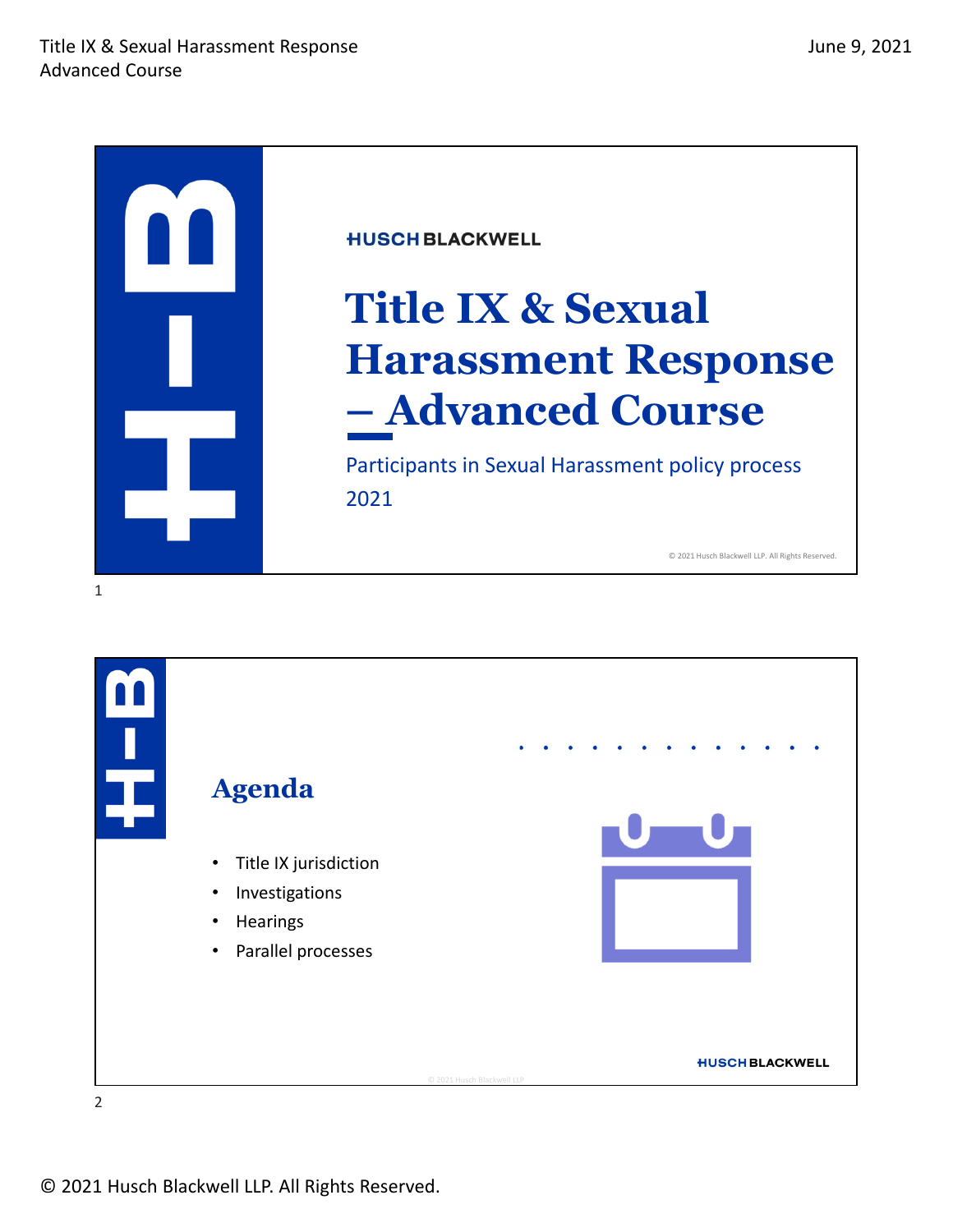



#### **What is the basic Title IX jurisdictional test?**

- Title IX applies to sexual harassment that occurs:
	- On campus
	- On other property substantially controlled by the institution
	- In the house of a recognized student organization

© 2021 Husch Blackwell LLP

 Or elsewhere in the context of an institution program or activity

**HUSCH BLACKWELL**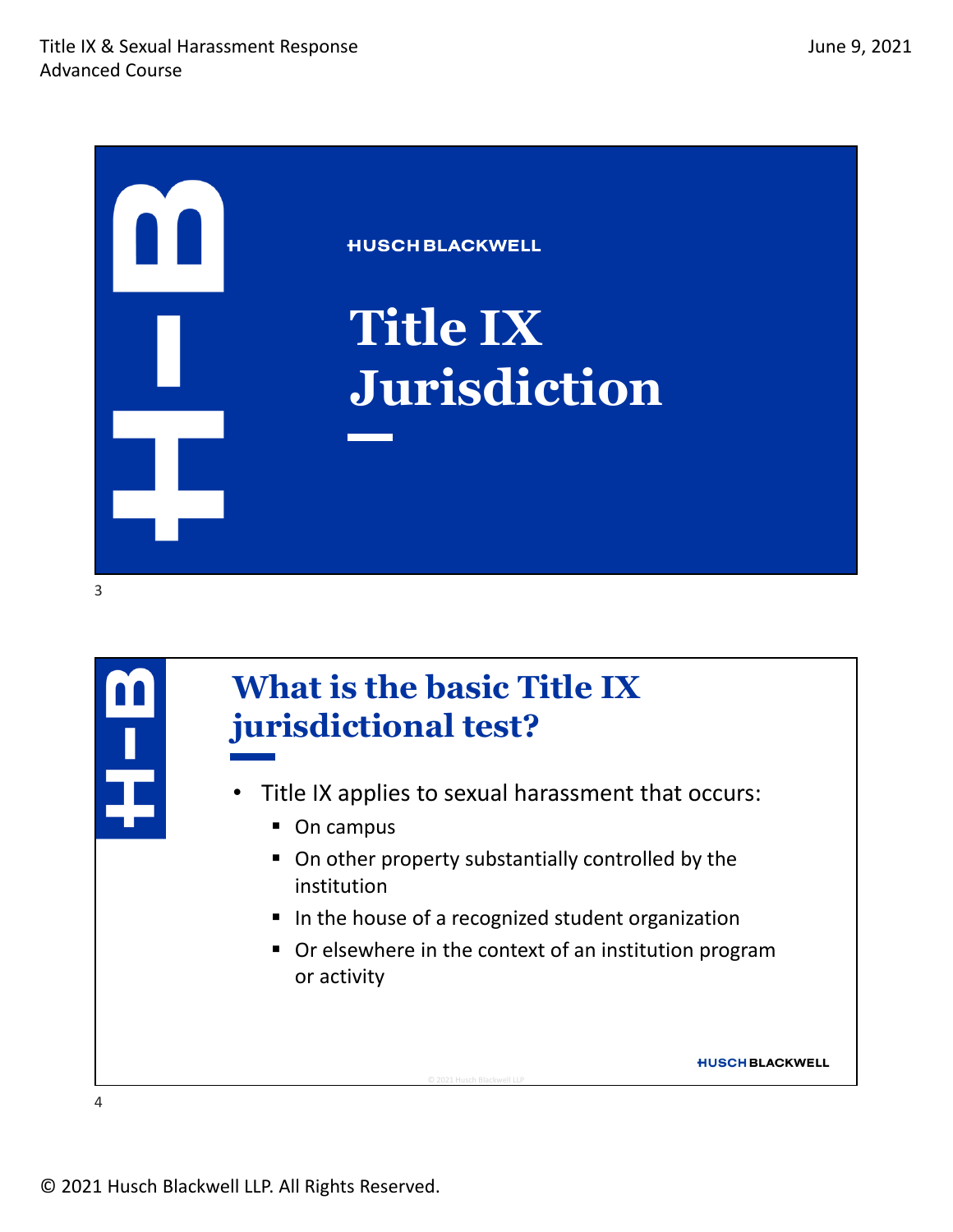A student worker is sexually assaulted in the kitchen of a fast‐food restaurant located in the Student Union, which is on campus. The restaurant is owned by a non‐profit food and beverage corporation of which the institution's president is the sole shareholder.

© 2021 Husch Blackwell LLP

© 2021 Husch Blackwell LLP

**HUSCH BLACKWELL** 

**Example** 

rented a local event venue for a diversity banquet. During the reception, one student is sexually harassed by another student. The local event venue is owned by a private company.

The institution's business school has

**HUSCH BLACKWELL** 

6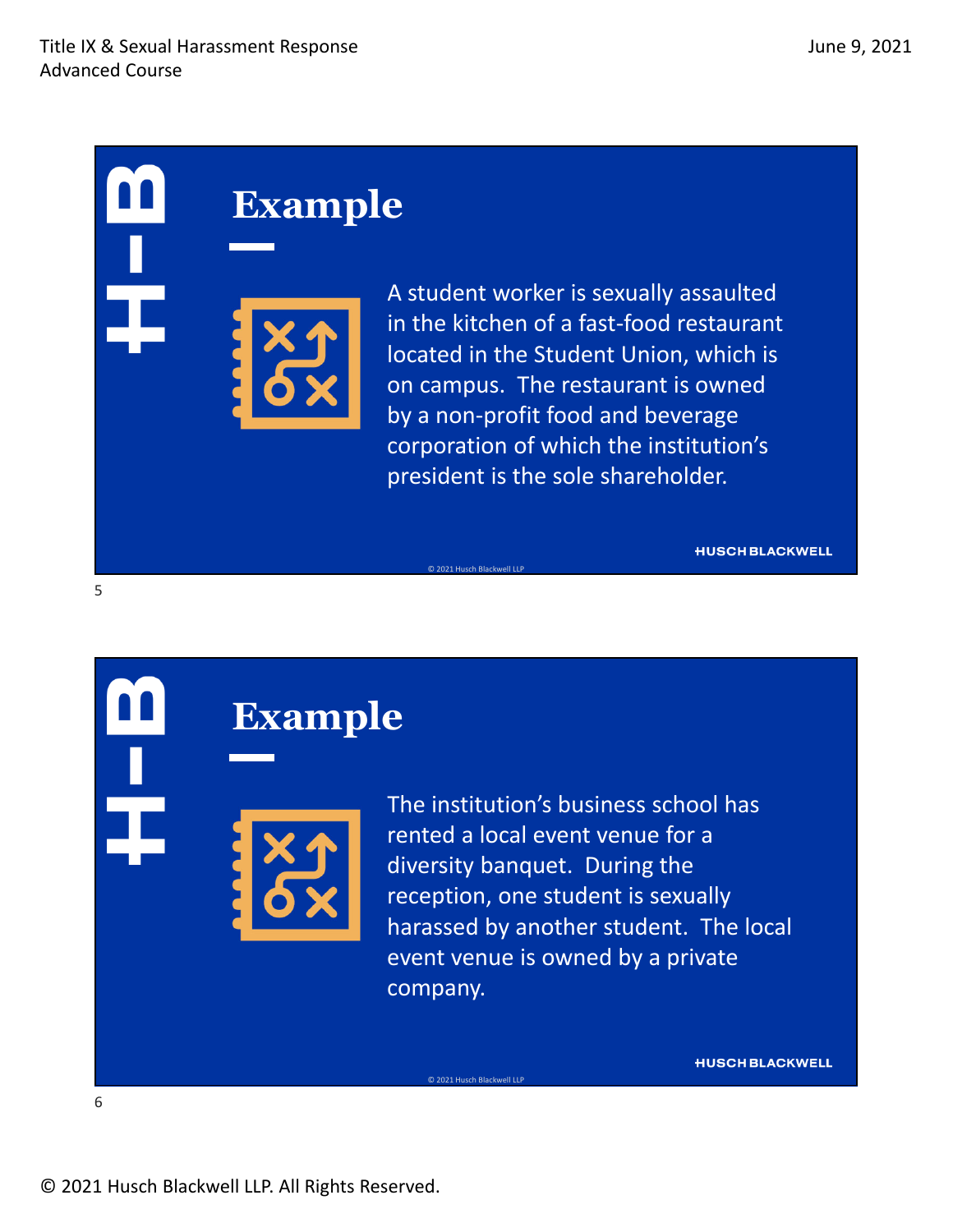A sexual assault occurs in an off‐ campus house owned by an LLC that is associated with an ecumenical religious group that is registered and recognized by the institution as a student organization.

**HUSCH BLACKWELL** 



© 2021 Husch Blackwell LLP

8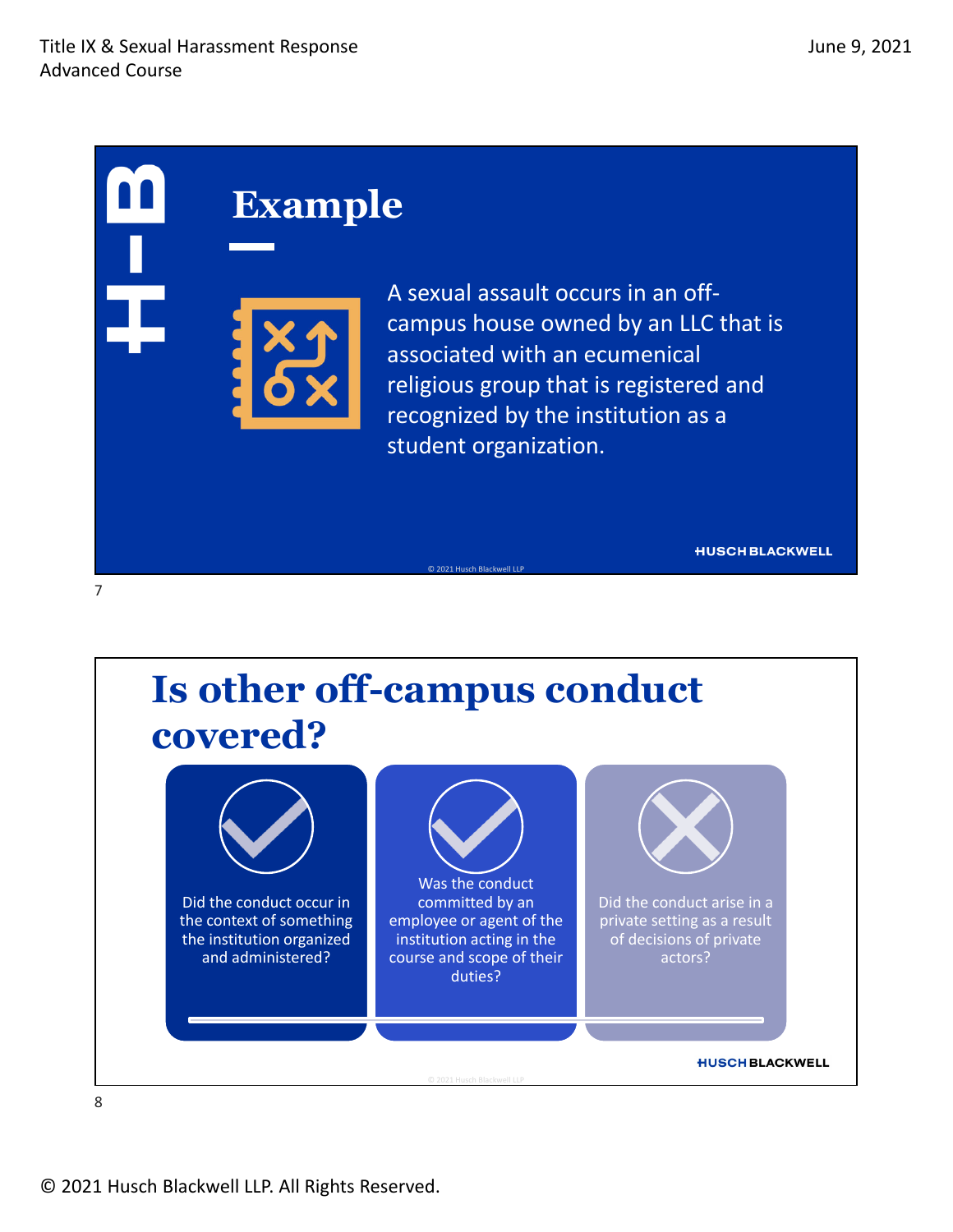Resident assistants in dormitory organize students to clean up litter at a local park as part of community engagement week. Students, led by the RAs, walk from the dormitory to the local park. During the event, one student loudly and repeatedly makes jokes about another student's gender.

© 2021 Husch Blackwell LLP

© 2021 Husch Blackwell LLP

**HUSCH BLACKWELL** 

### **Example**

A faculty member offers to meet with a student at a local bar to discuss the student's research interests and to interview the student to serve as a research assistant. While at the bar, the faculty member offers to employ the student as a research assistant in exchange for sex.

**HUSCH BLACKWELL** 

10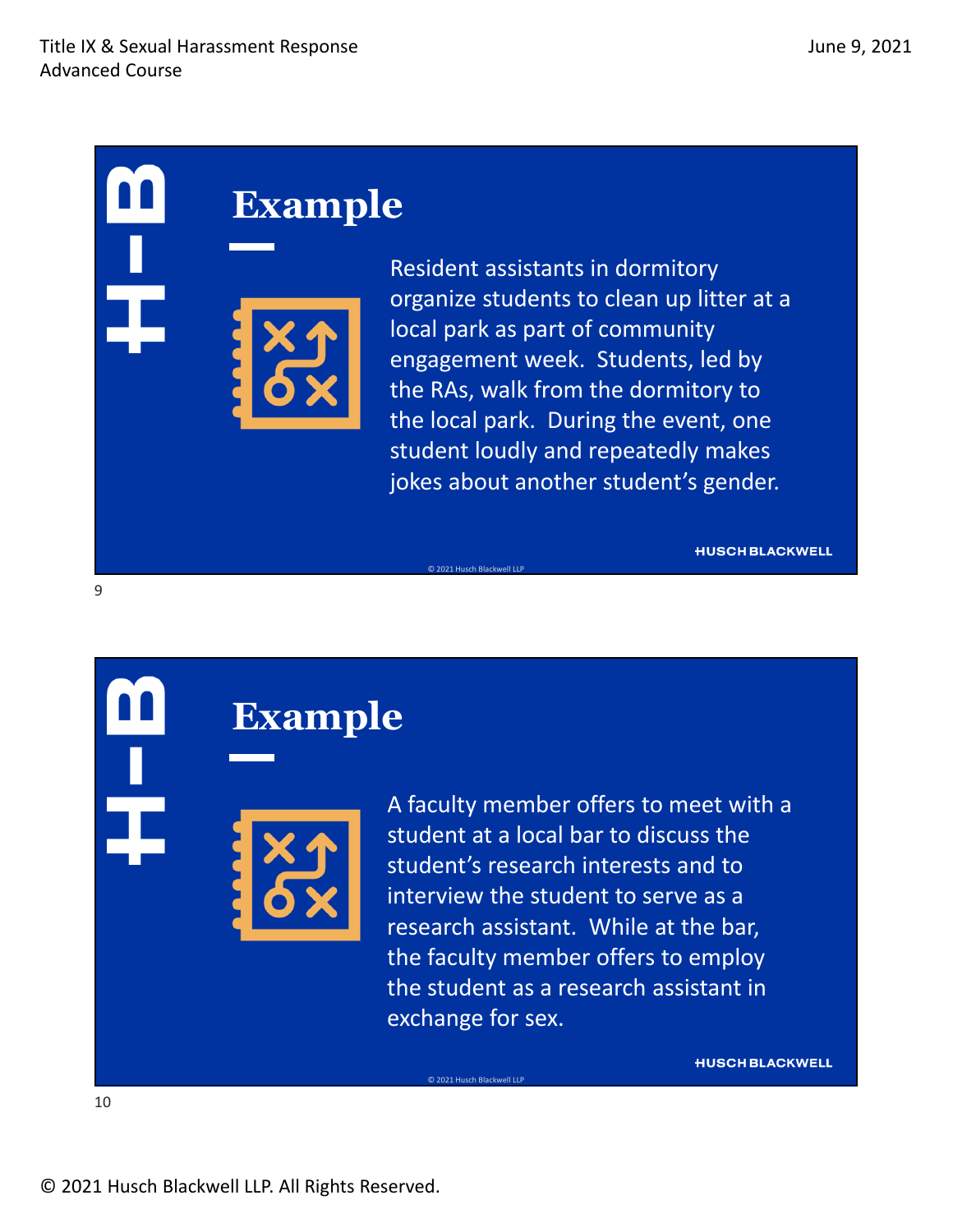Student A invites Student B to spend the weekend with Student A at Student A's parents' house. While at the house, Student A serves Student B alcohol and has sex with Student B while Student B is incapacitated.

**HUSCH BLACKWELL** 



© 2021 Husch Blackwell LLP

12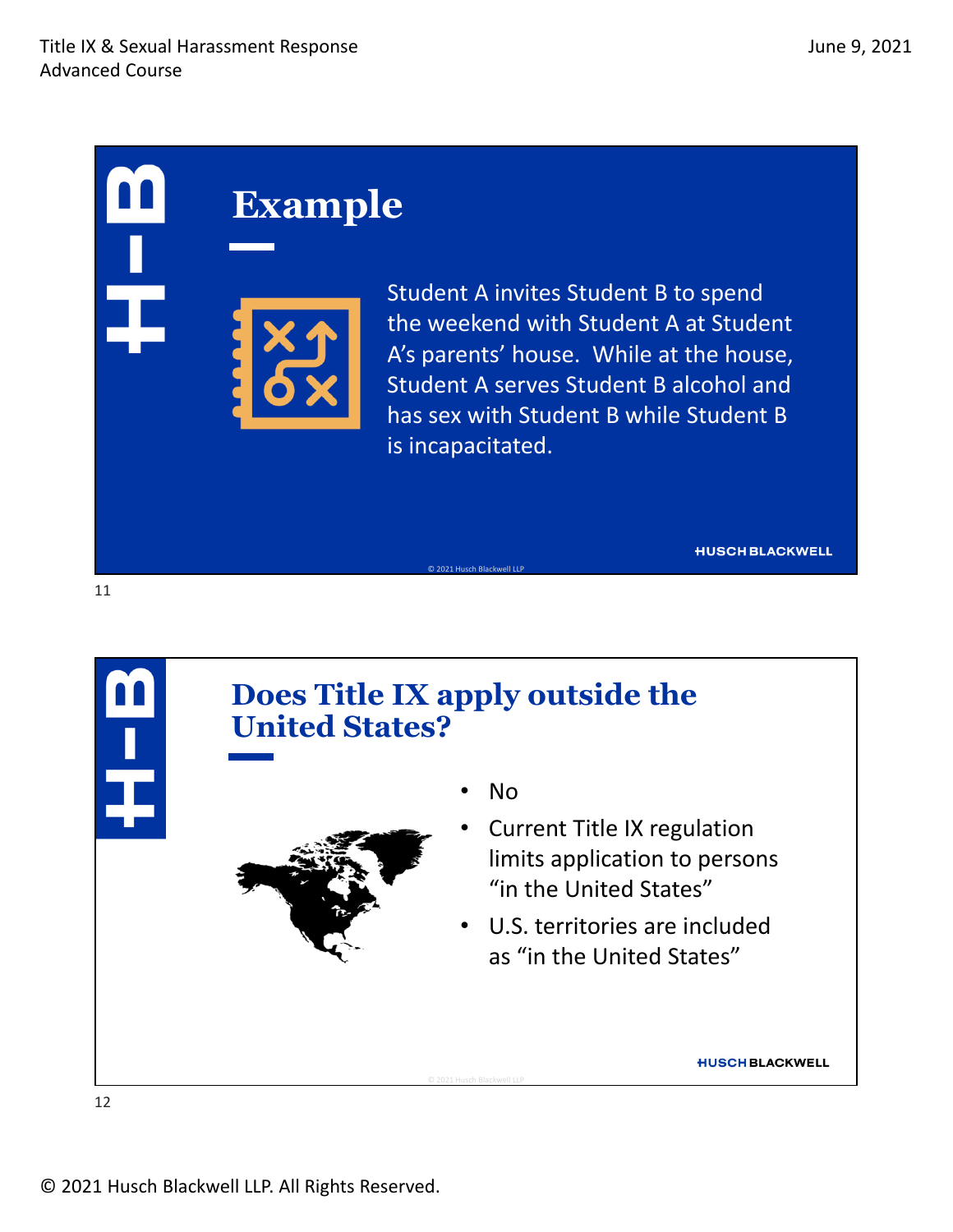





During an on‐campus football game an adult fan sexually propositions and fondles another fan without consent. Neither fan is a student or employee. The putative victim is 16 years old.

**HUSCH BLACKWELL**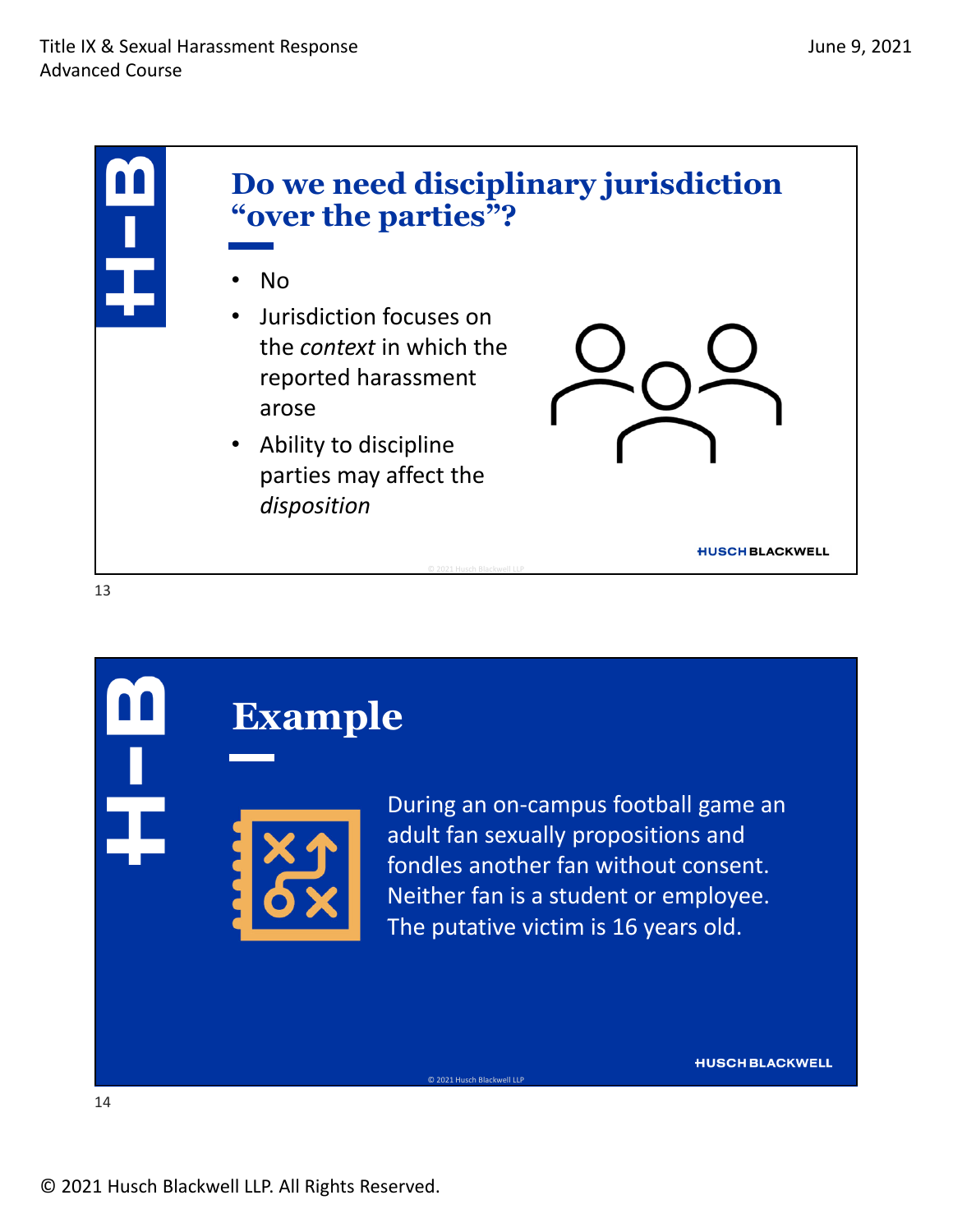



© 2021 Husch Blackwell LLP. All Rights Reserved.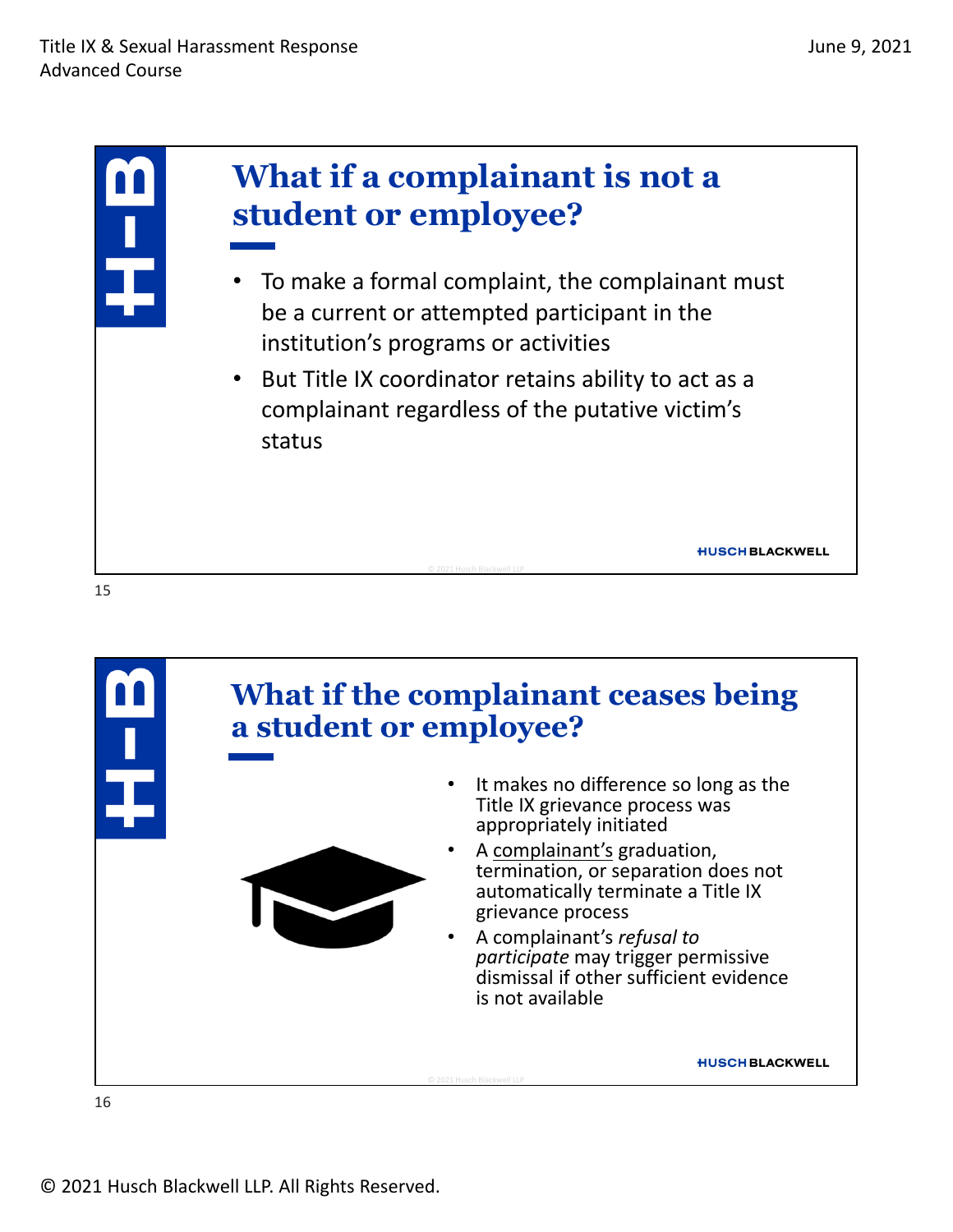

## **Example**

Coach accused of sexually harassing student manager resigns at the end of the season prior to Title IX hearing being completed. Coach moves to a different state and indicates his intent never to return to campus.

**HUSCH BLACKWELL**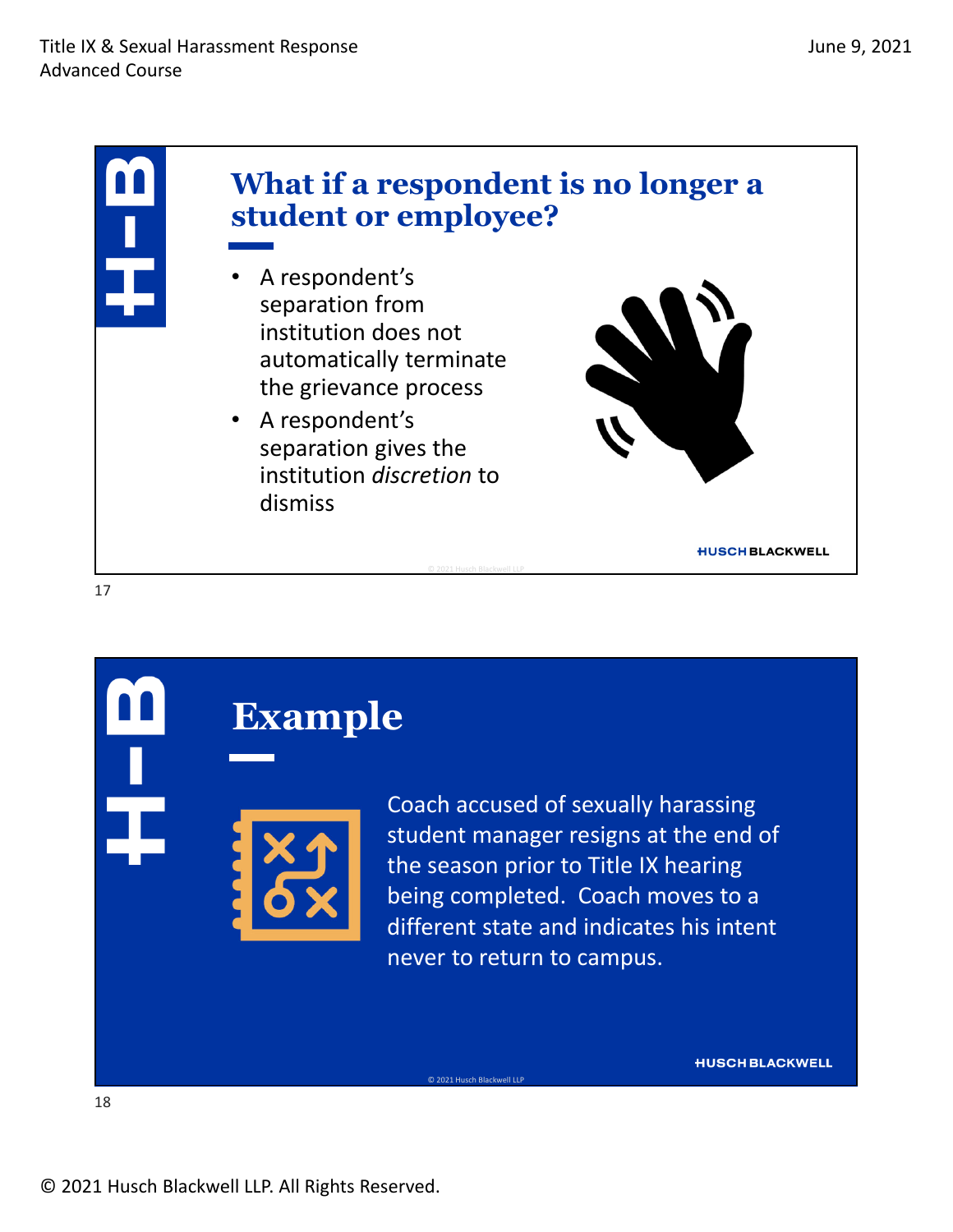

### **Example**

Institution's pre‐August 2020 Title IX policy applied to all student‐on‐student harassment, regardless of location. In December 2020, Student A reports that Student B sexually assaulted Student A at an off‐campus party in May 2020.

**HUSCH BLACKWELL**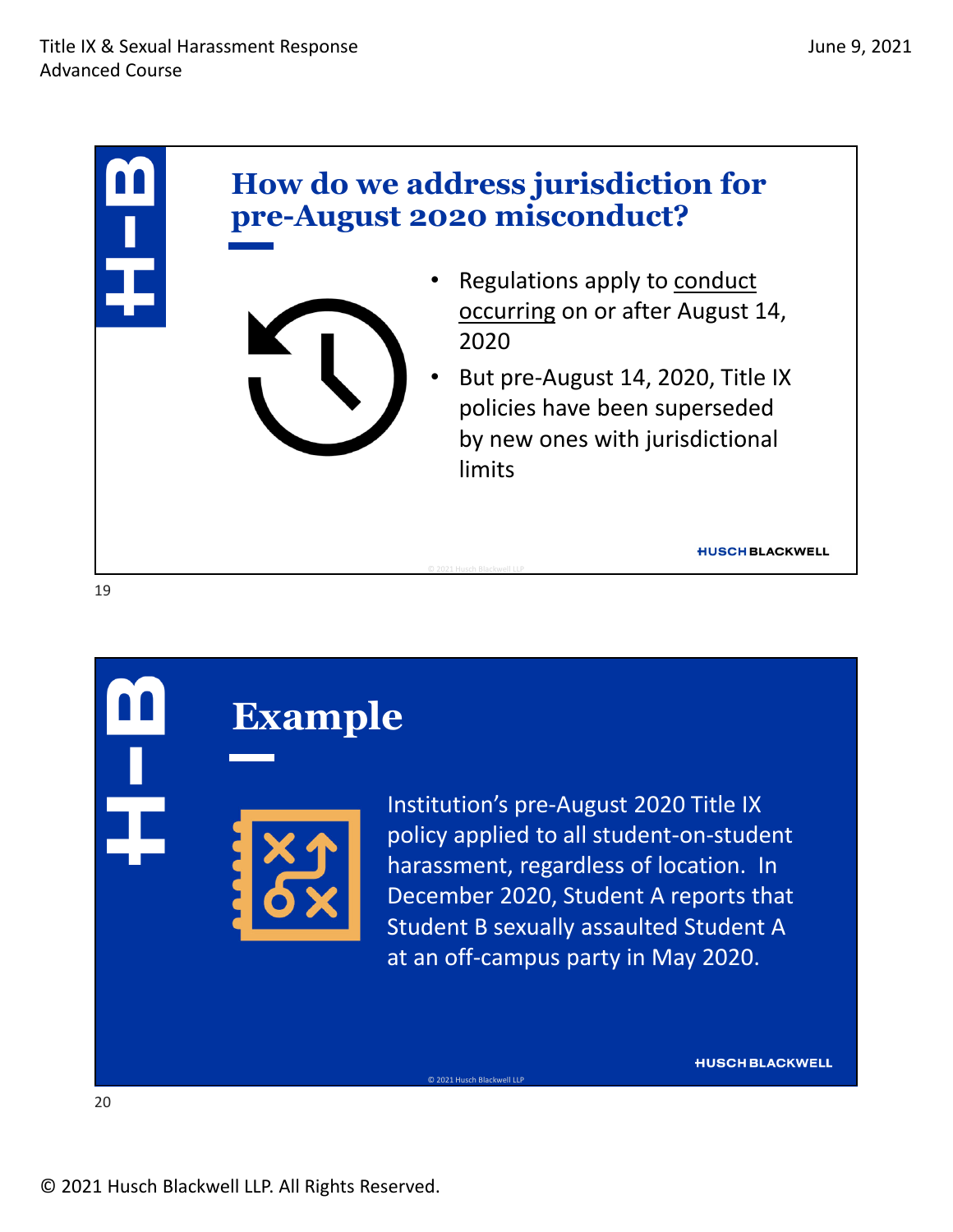

## **Example**

Multiple schools collaborate to share classroom and dormitory space for a "semester in D.C." program where students take classes and live while working in a government internship. One student from School A sexually harasses a student from School B in the classroom space.

**HUSCH BLACKWELL**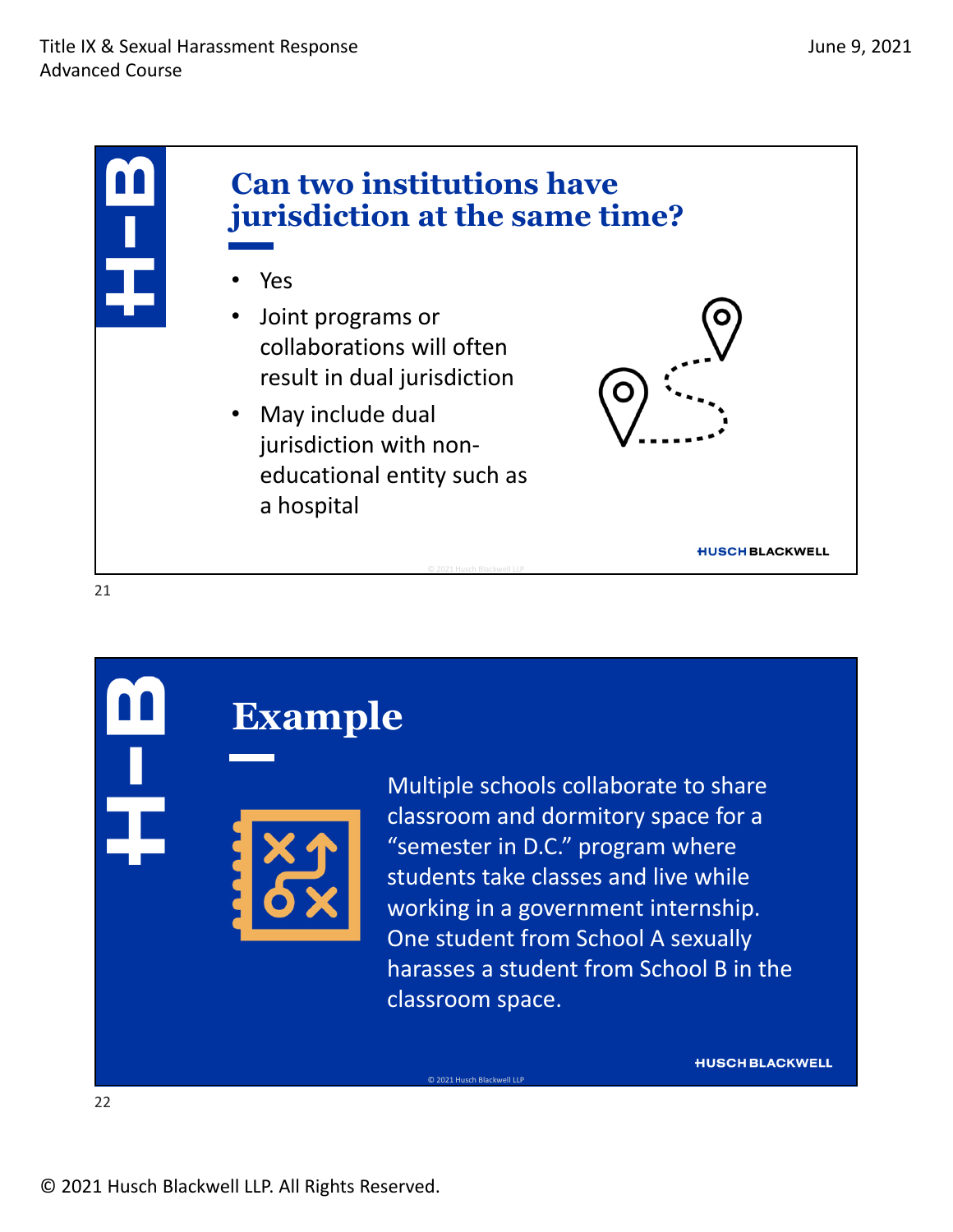



Student A and Student B are dating and in their final semester of study. They share an on‐campus apartment. Two weeks before graduation, Student A makes an oral report that Student<br>B struck Student A in their apartment on multiple occasions. Student A elects to receive counseling. After graduating, and over the summer, Student A and Student B both work with the school's career placement office to find employment. After a night of drinking, on July 4, Student B beats Student A at their shared, off-campus house. The following day, July 5, Student B drives Student A to the school's career placement office and is present while Student A meets with the career advisor. On July 6, Student A files a formal complaint with the Title IX graduation conduct, July 4 incident, and Student B never letting Student A "out of sight". On July 7, before Student B is notified of the formal complaint, Student B accepts a job offer.<br>As of July 7, Student A is still unemployed.

© 2021 Husch Blackwell LLP

**HUSCH BLACKWELL**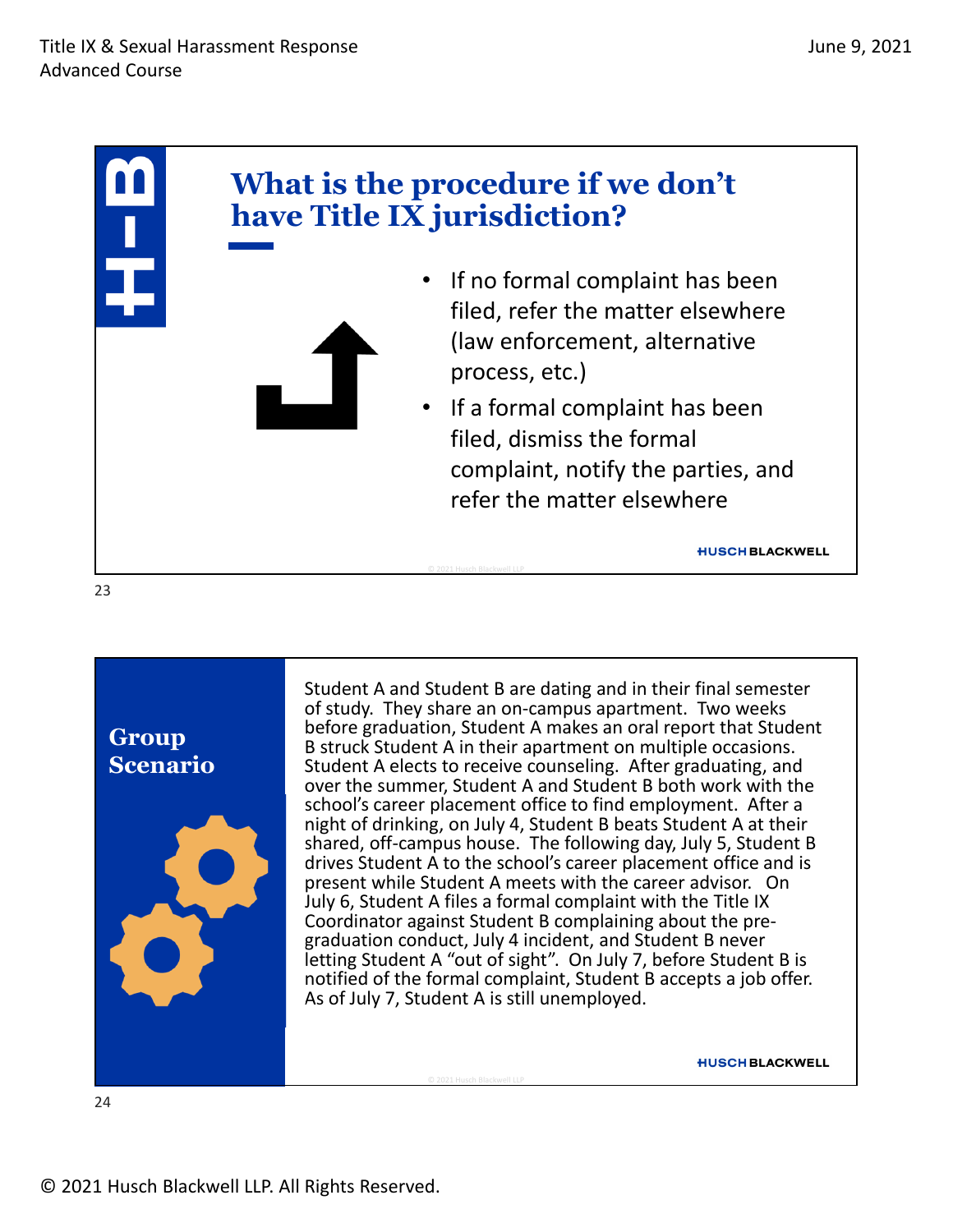

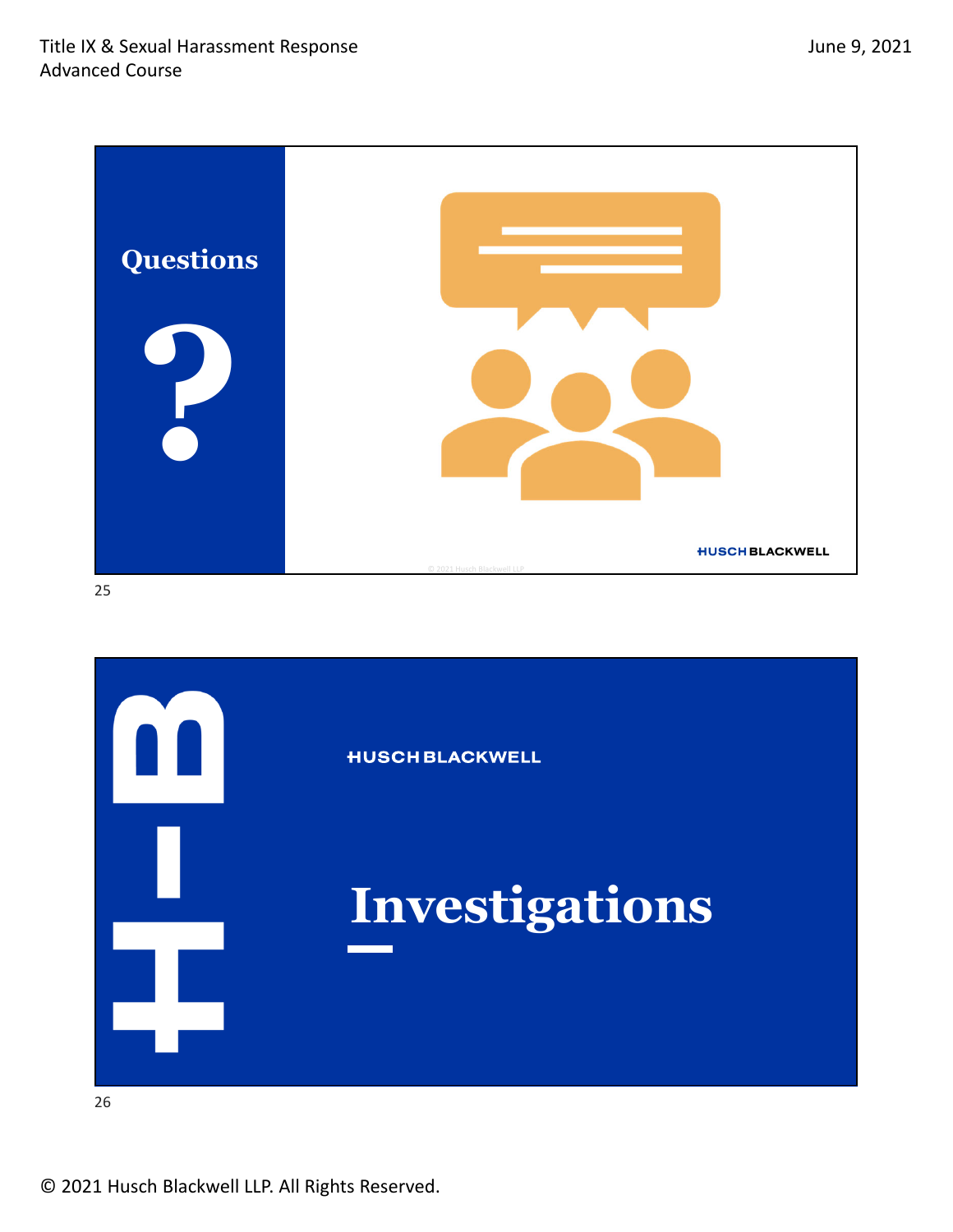



© 2021 Husch Blackwell LLP. All Rights Reserved.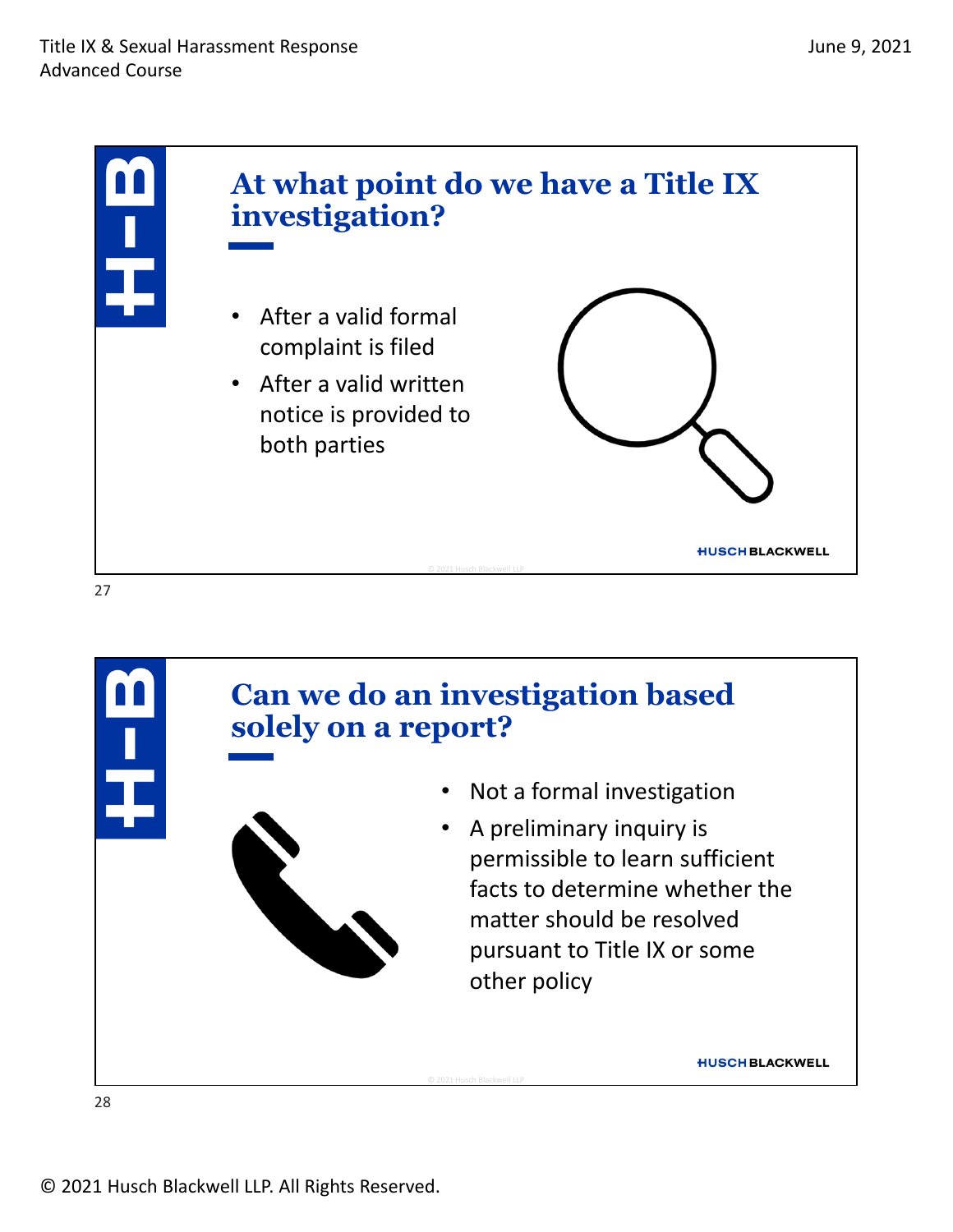Student A reports by phone that Student A "knows someone who was raped by Student B." Title IX Coordinator schedules an interview with Student A to learn more facts about the putative victim and the basis of Student A's report.

**HUSCH BLACKWELL** 

## **Example (impermissible)**

© 2021 Husch Blackwell LLP

© 2021 Husch Blackwell LLP

Title IX Coordinator receives an anonymous voicemail stating: "Student A raped two other students homecoming weekend." Based on the voicemail, the Title IX Coordinator notifies Student A that Student A is the subject of a Title IX complaint and demands Student A appear for an interview.

**HUSCH BLACKWELL** 

29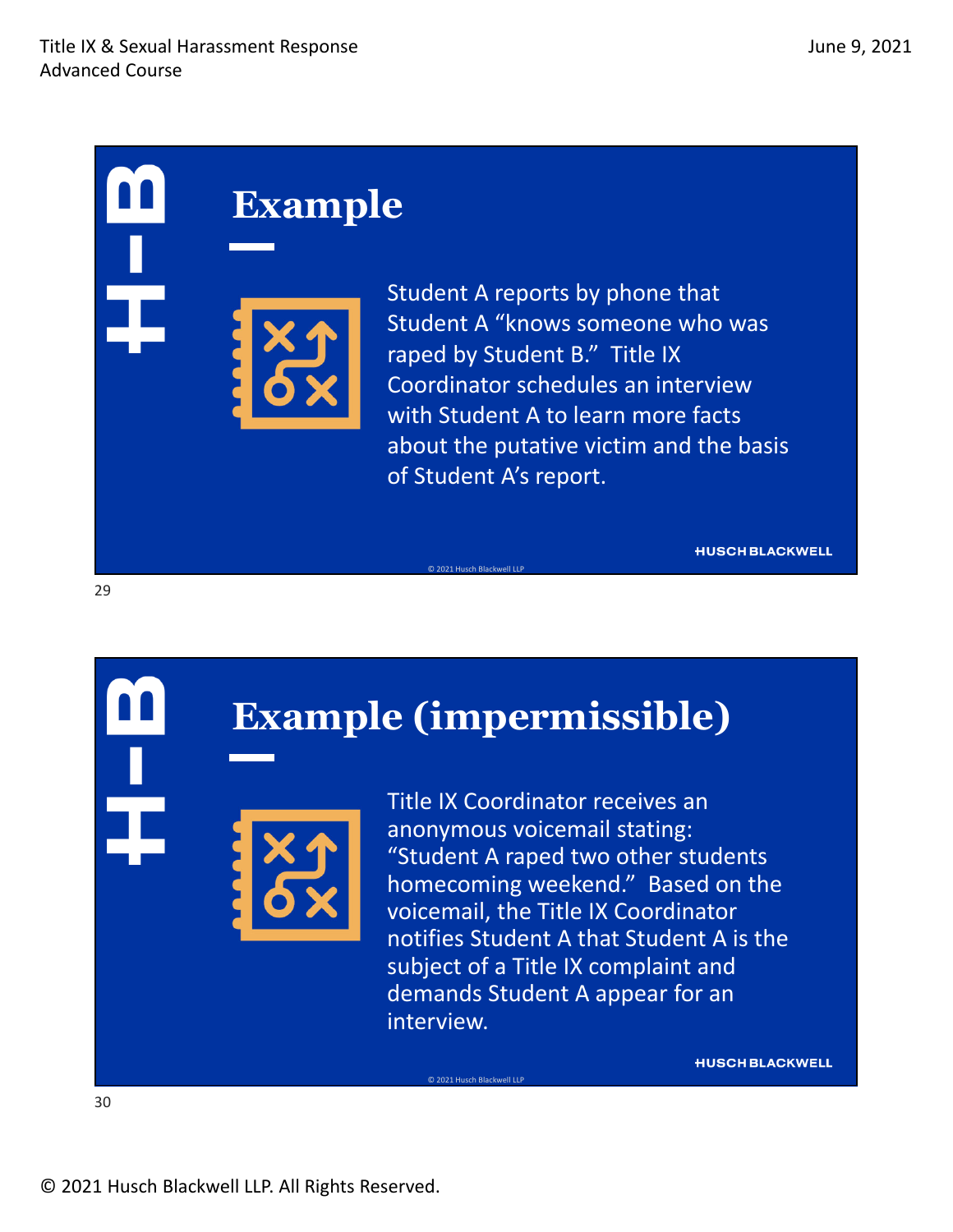

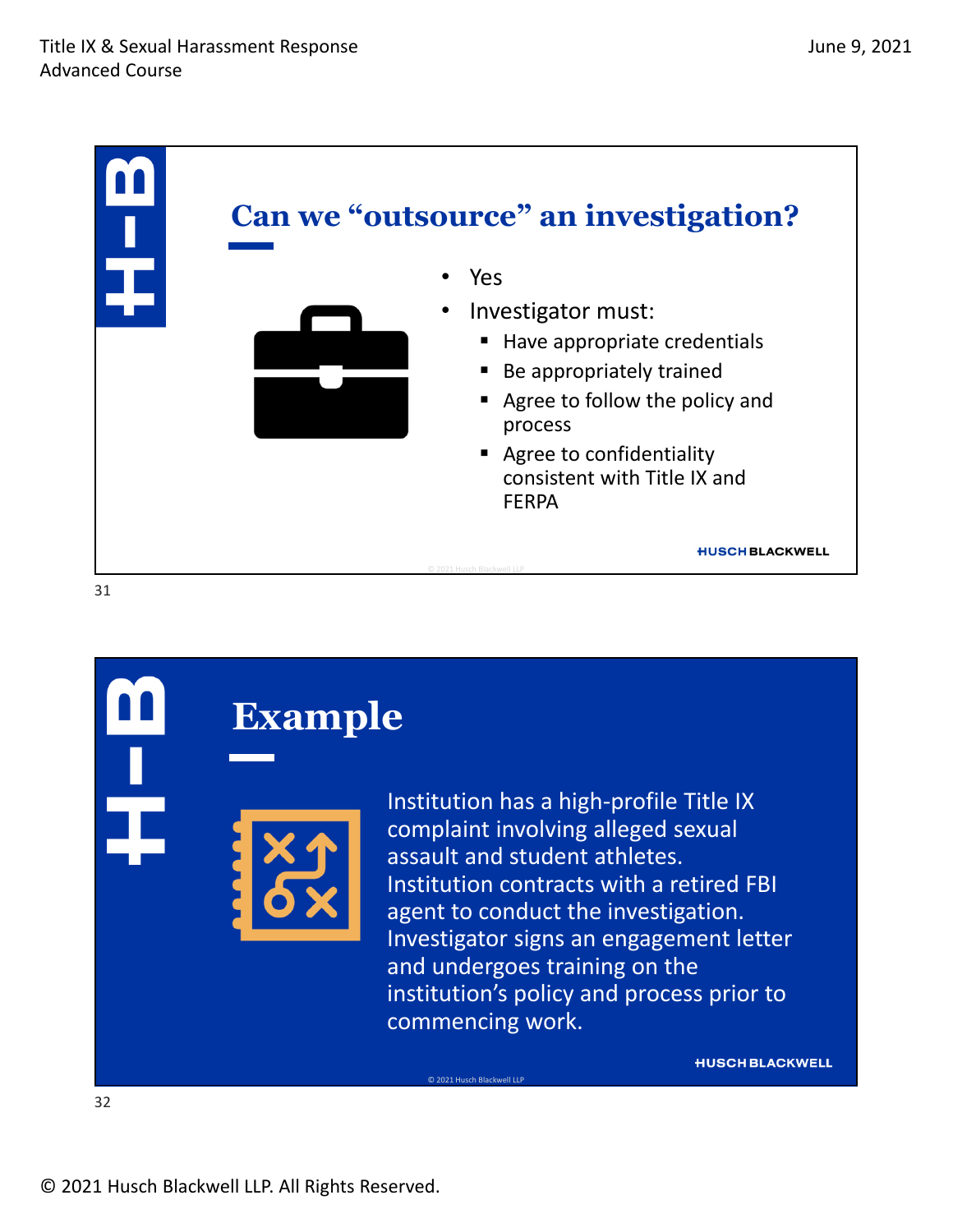

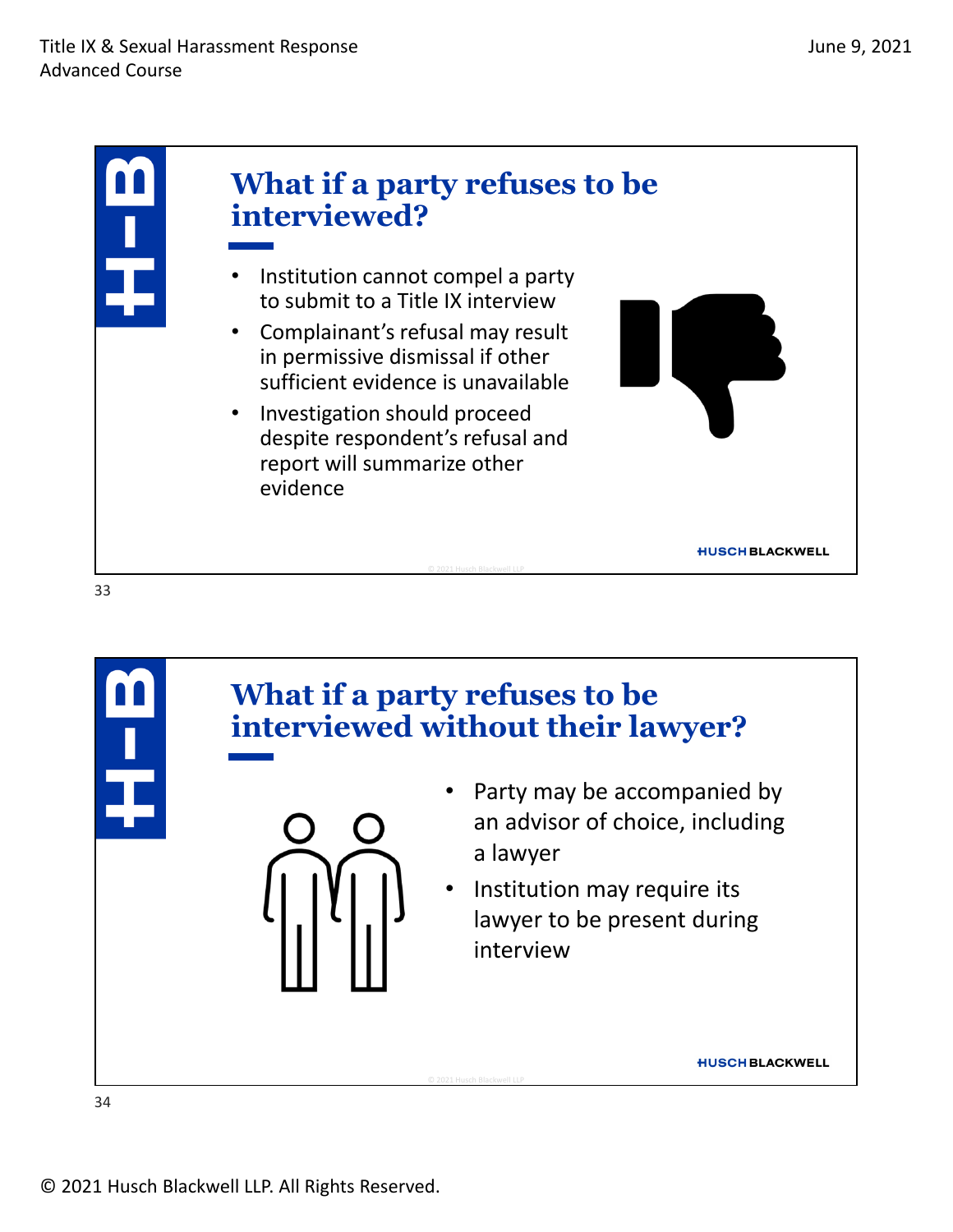

## **Example**

Student A and Student B each file complaints alleging that Student C groped them during the same party the weekend of homecoming while Student C was drunk and acting boorish. Investigator conducts a single interview of Student C.

**HUSCH BLACKWELL**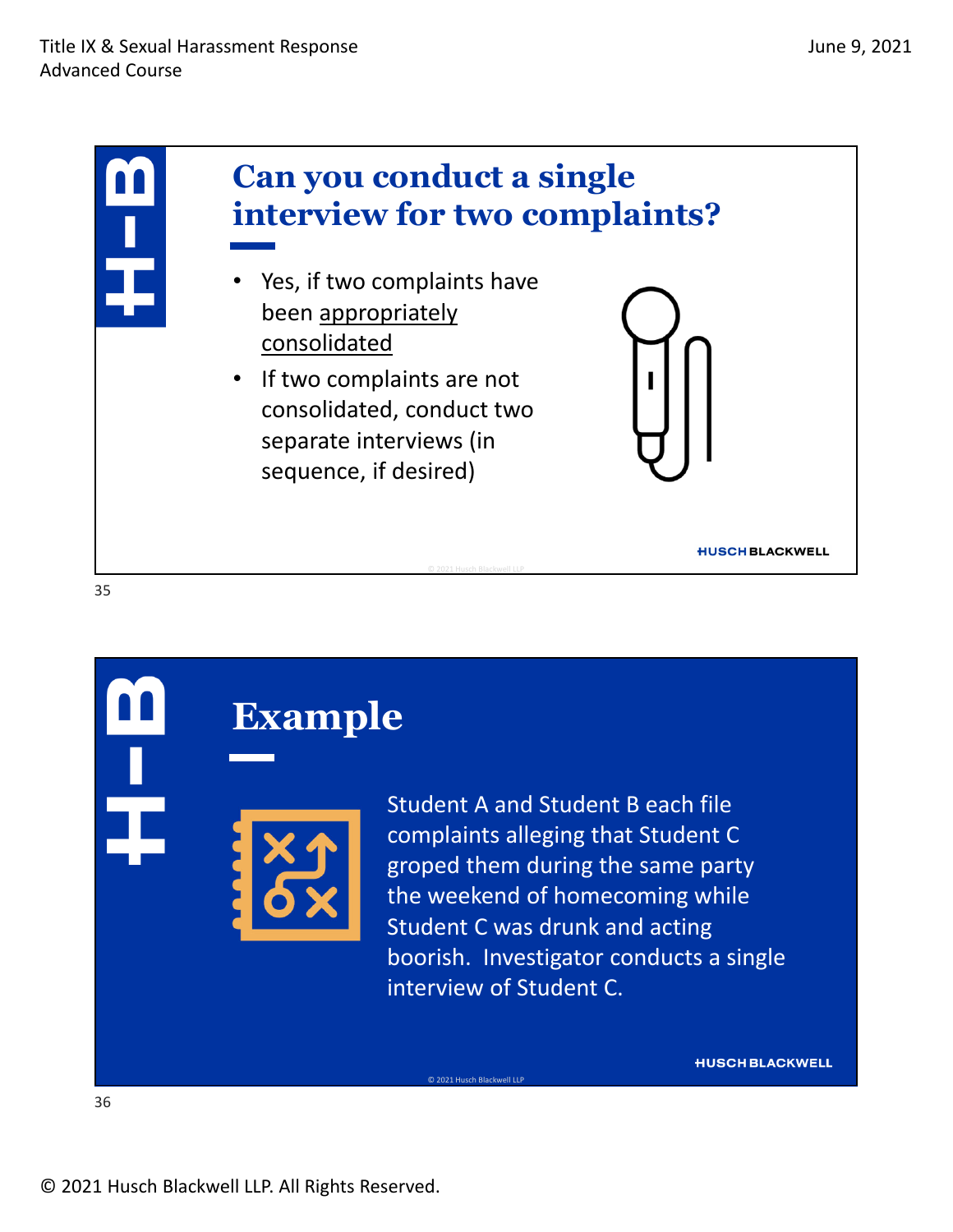Student A accused Student B of sexually assaulting Student A last summer. Student C accused Student B of committing dating violence three weeks ago. Investigator conducts one interview of Student B. Then starts a new recording and conducts a second interview of Student B.

```
HUSCH BLACKWELL
```


© 2021 Husch Blackwell LLP

38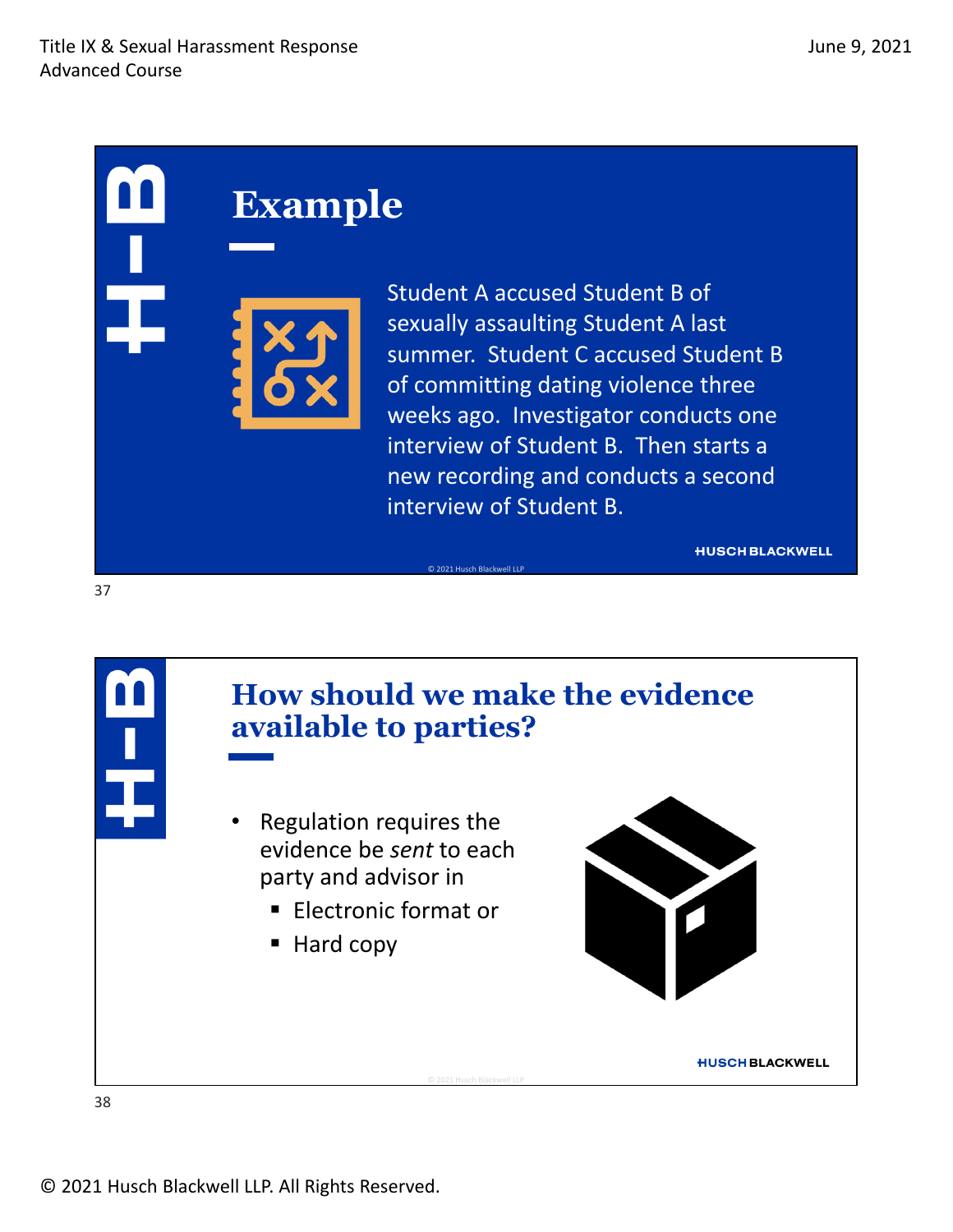

Ten days prior to issuing the investigation report, the investigator converts all evidence to password protected .pdfs and sends the parties and advisors a secure link to download the materials.

© 2021 Husch Blackwell LLP

© 2021 Husch Blackwell LLP

**HUSCH BLACKWELL** 

# **Example**

Ten days prior to issuing the investigation report, the investigator makes paper copies of all evidence and places a watermark in the footer of each indicating "complainant's copy" or "respondent's copy." Investigator then delivers the paper copy to each party and their advisor.

**HUSCH BLACKWELL** 

40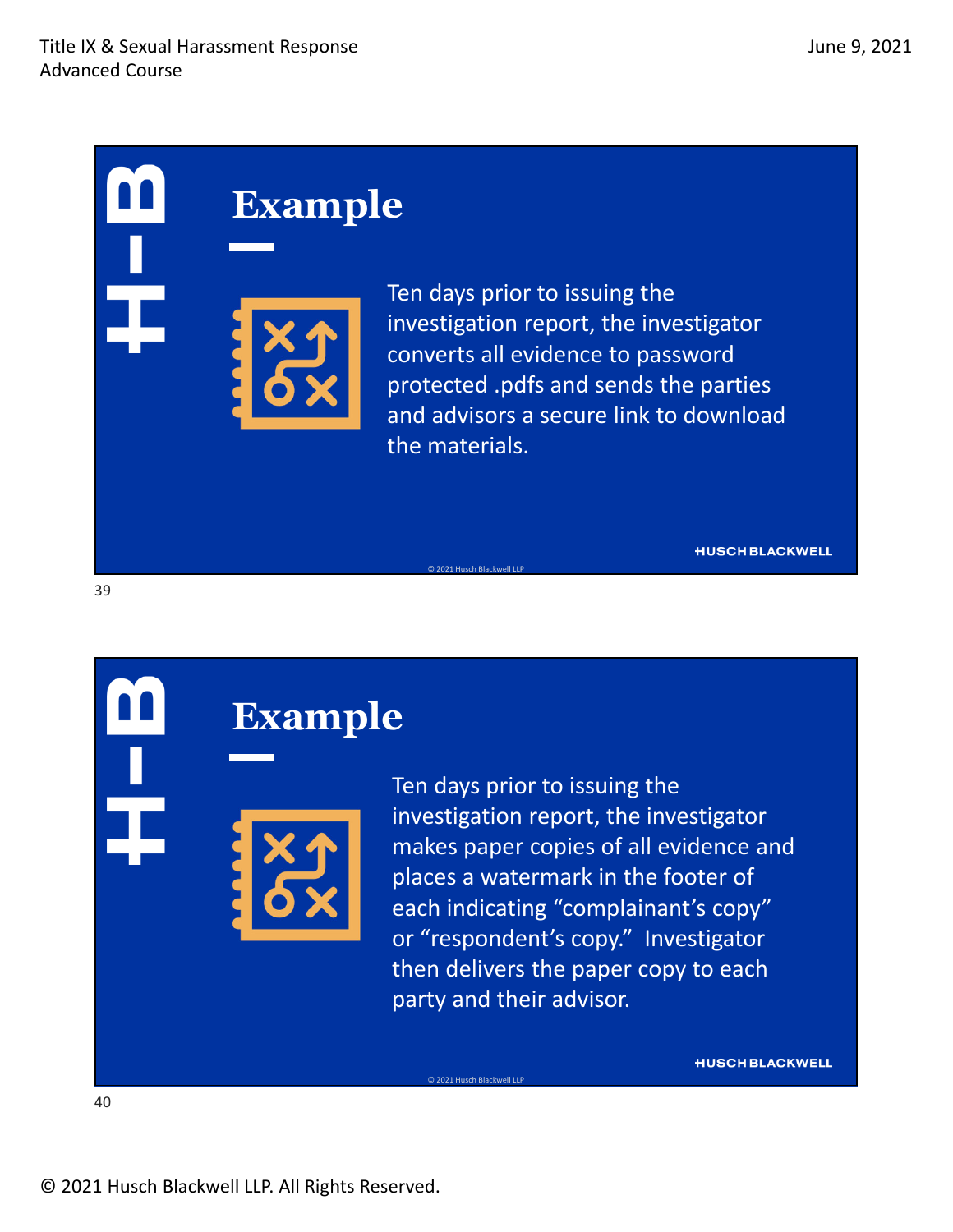### **Example**

Ten days prior to issuing the investigation report, the investigator uploads all evidence to a private "course" on the institution's learning management system and sends an invite to each party and their advisor to enroll in the course and review the materials.

**HUSCH BLACKWELL** 



© 2021 Husch Blackwell LLP

© 2021 Husch Blackwell LLP. All Rights Reserved.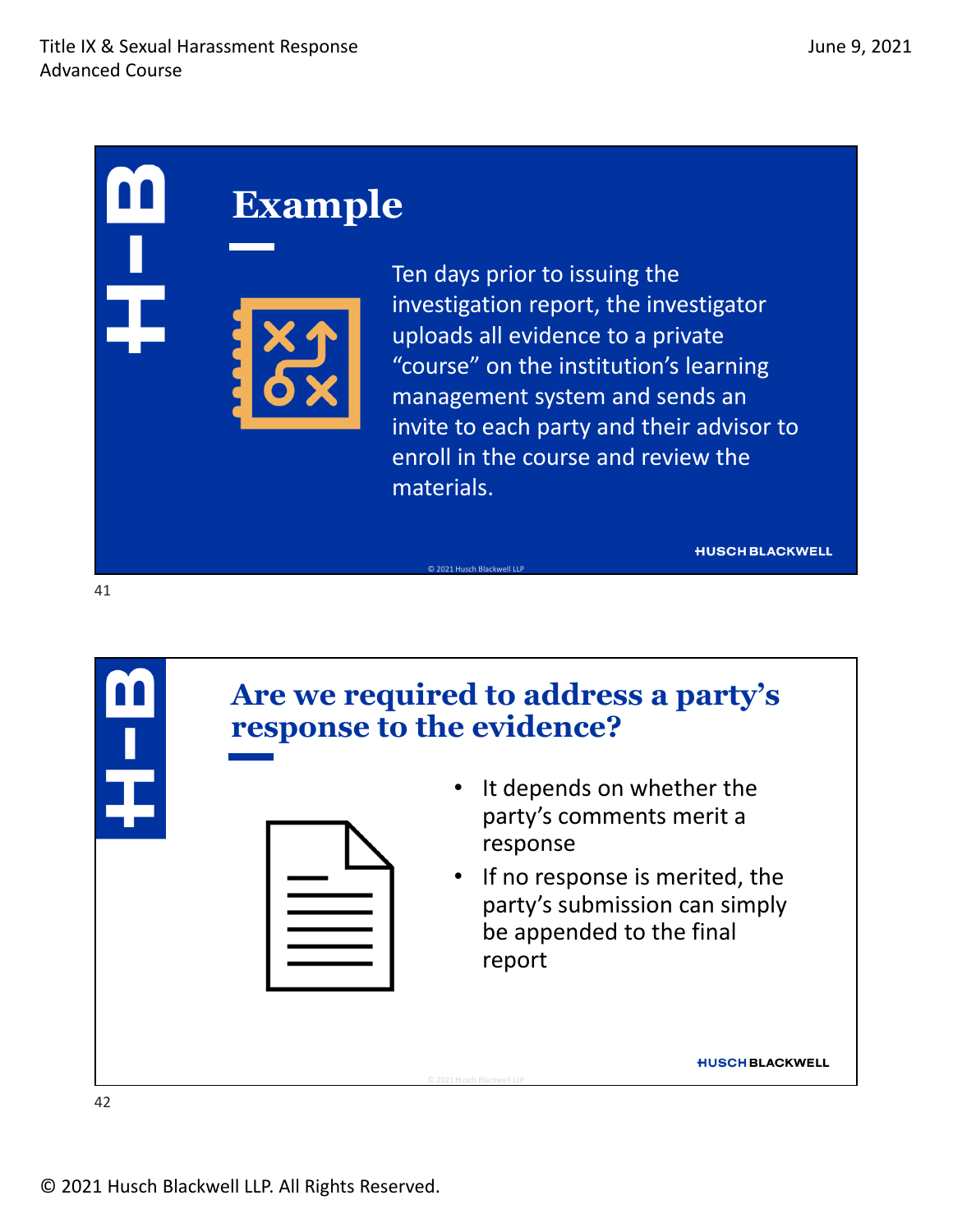Party responds to evidence that investigator failed to interview key witness, Student A, who party says personally observed the alleged sexual harassment at issue. Investigator should either conduct the interview or explain in final report why it was not conducted.

© 2021 Husch Blackwell LLP

© 2021 Husch Blackwell LLP

**HUSCH BLACKWELL** 

**HUSCH BLACKWELL** 

### **Example**

Party responds to evidence with a lengthy narrative that reargues points the party made in their interview and denies the party committed sexual harassment. The investigator may simply append the statement to the final investigation report.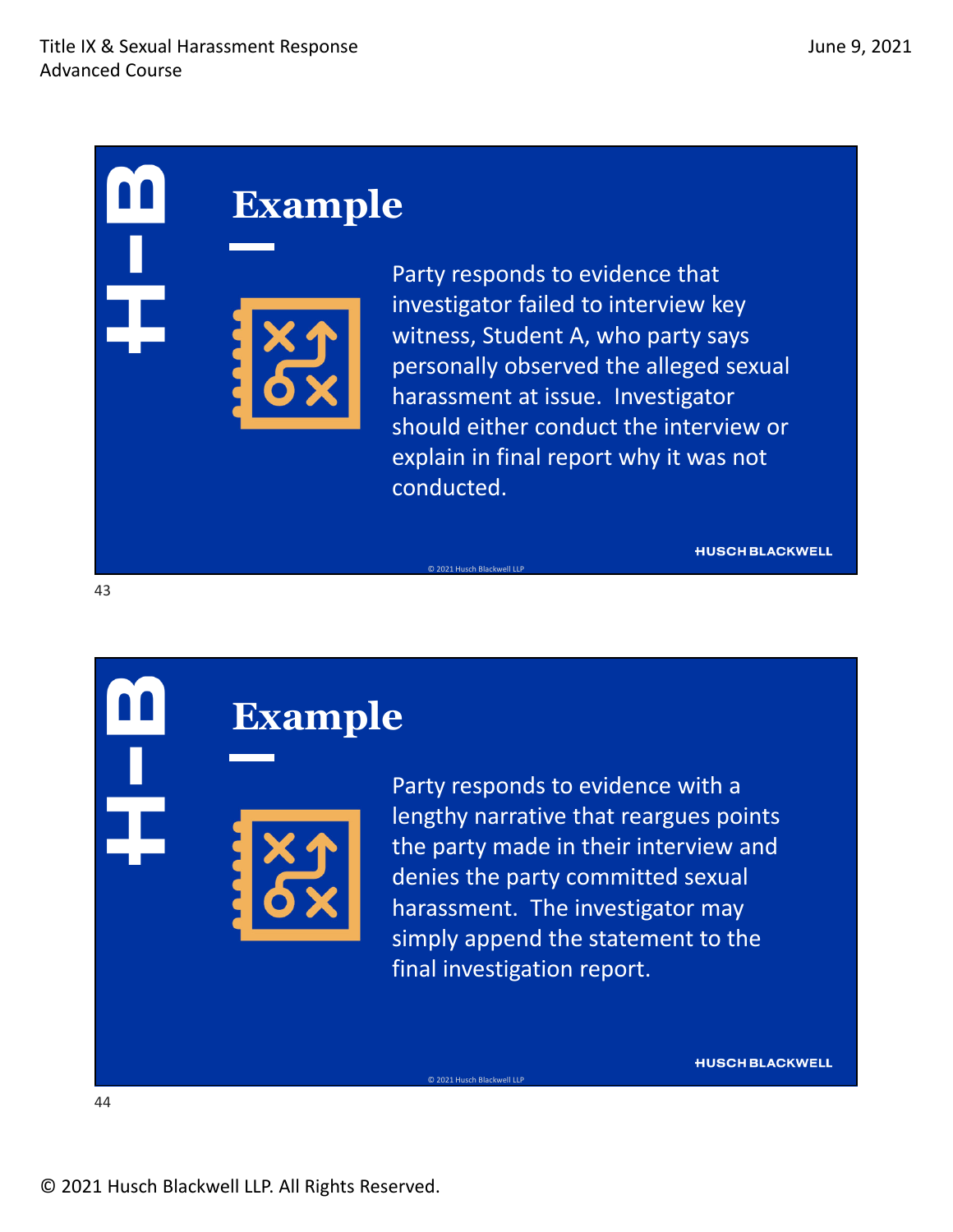

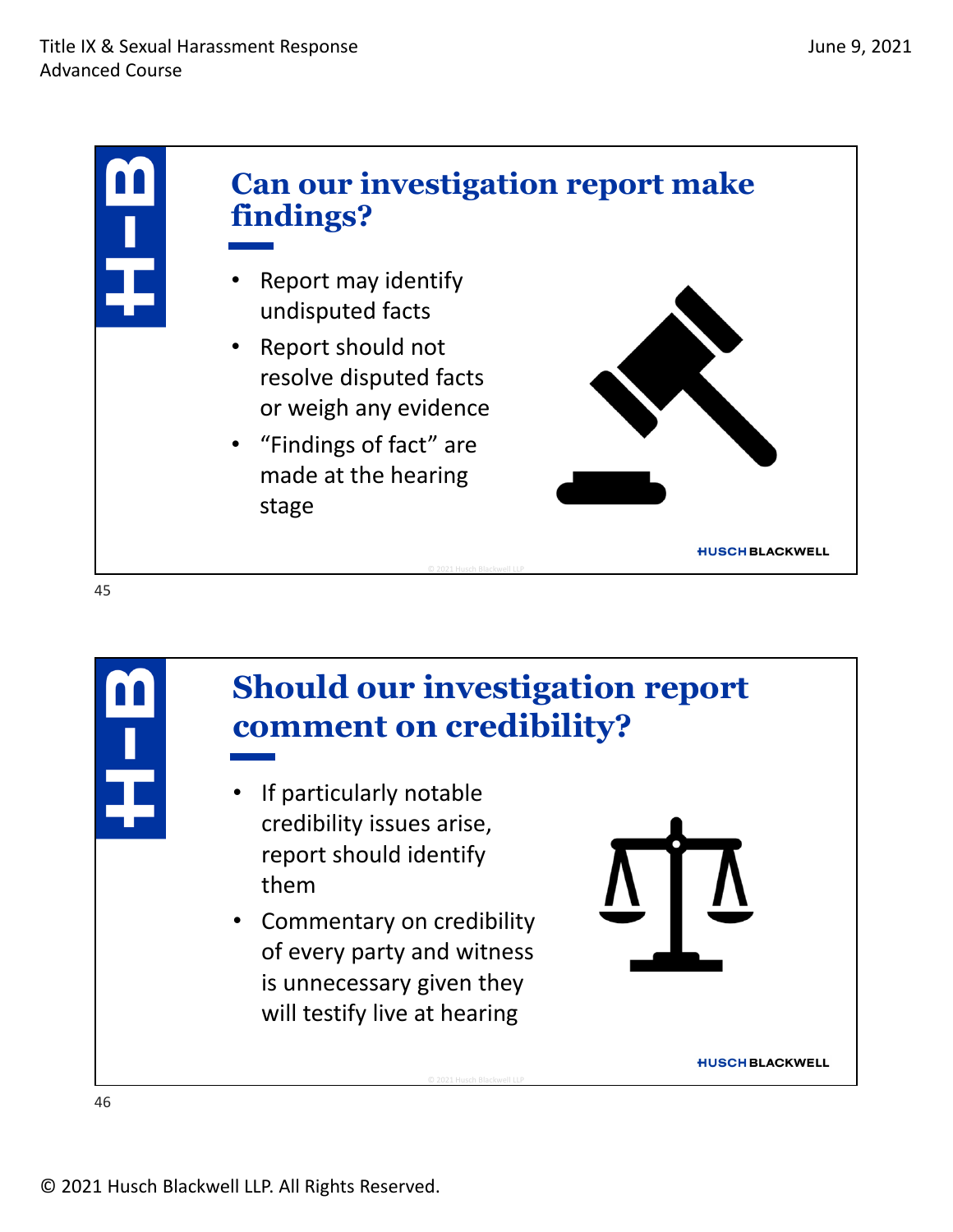During interview, a party gives one factual account. When confronted with a text message contradicting the account, the party admits to the investigator the party was not being truthful and revises the party's account. Investigator may note the party's admission in investigation report.

© 2021 Husch Blackwell LLP

© 2021 Husch Blackwell LLP

**HUSCH BLACKWELL** 

**Group Scenario**

47



Student A files a formal complaint accusing Math Instructor of offering Student A a better grade in exchange for sex. After investigator conducts initial interviews of Student A and Instructor, Student A emails investigator and states she has learned that Instructor similarly propositioned Student B, who was in the same Math class as Student A. Investigator interviews Student B who validates Student A's report and adds that Instructor invited Student B to his house, gave Student B multiple glasses of wine, and then had sex with Student B while Student B was in a stupor. Student B makes a formal complaint and indicates a desire to make a police report. When Instructor learns of Student B's involvement, Instructor hires a prominent defense attorney who sends an email to the investigator indicating (1) that Instructor is invoking their Fifth Amendment right against self‐incrimination and will not submit to any further interviews or communications; and (2) Instructor has resigned, effective immediately, mooting the need for any investigation. **HUSCH BLACKWELL**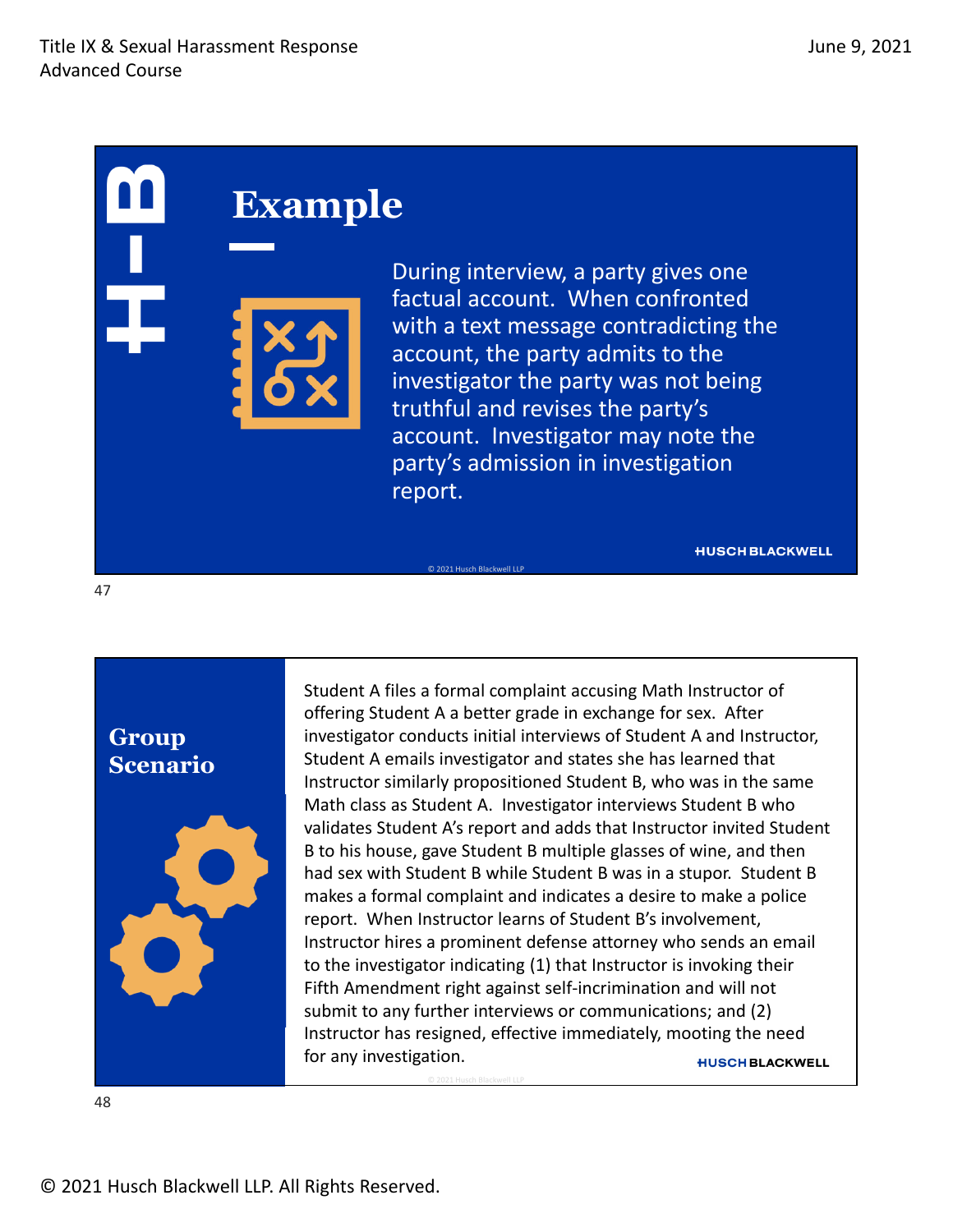

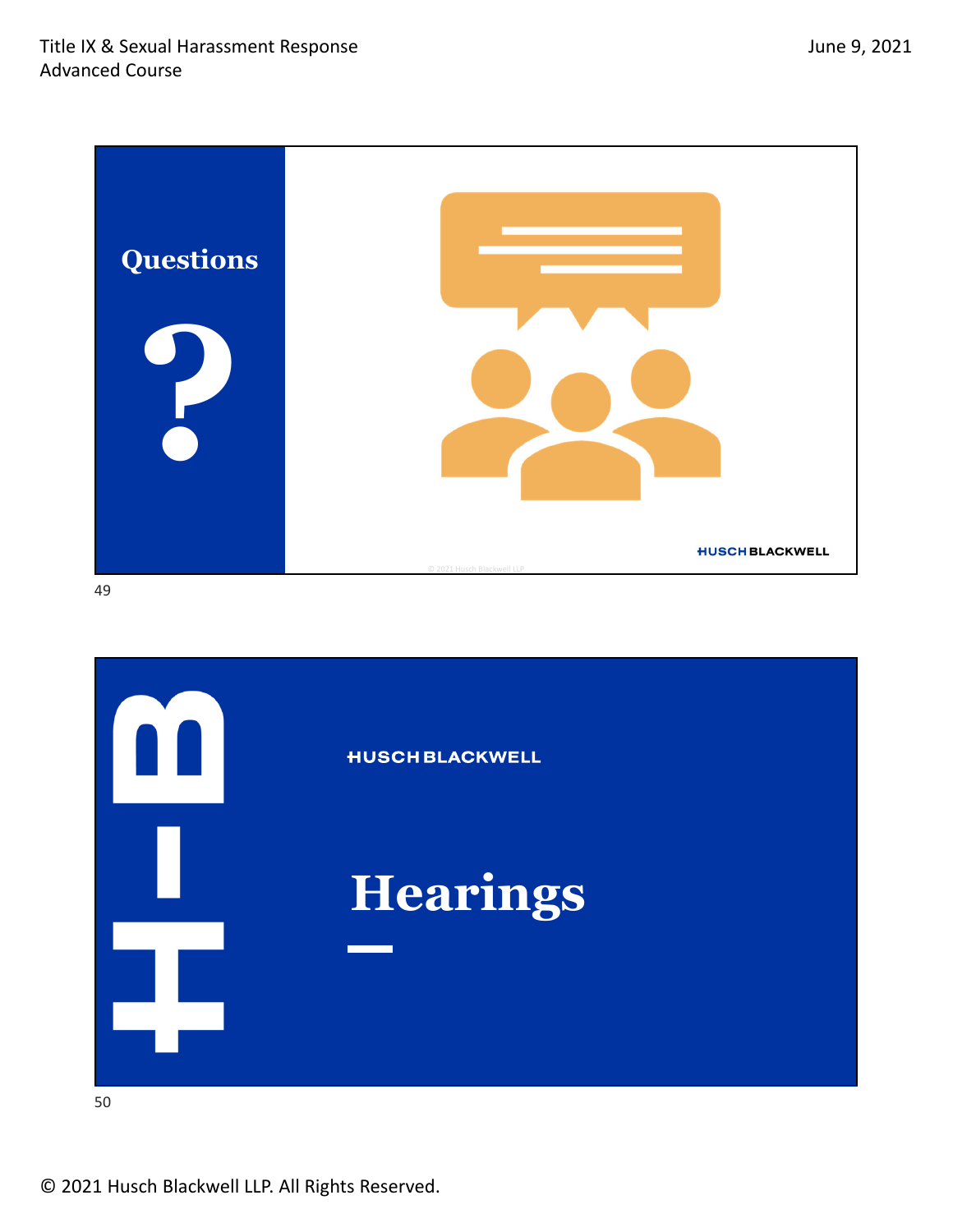



© 2021 Husch Blackwell LLP. All Rights Reserved.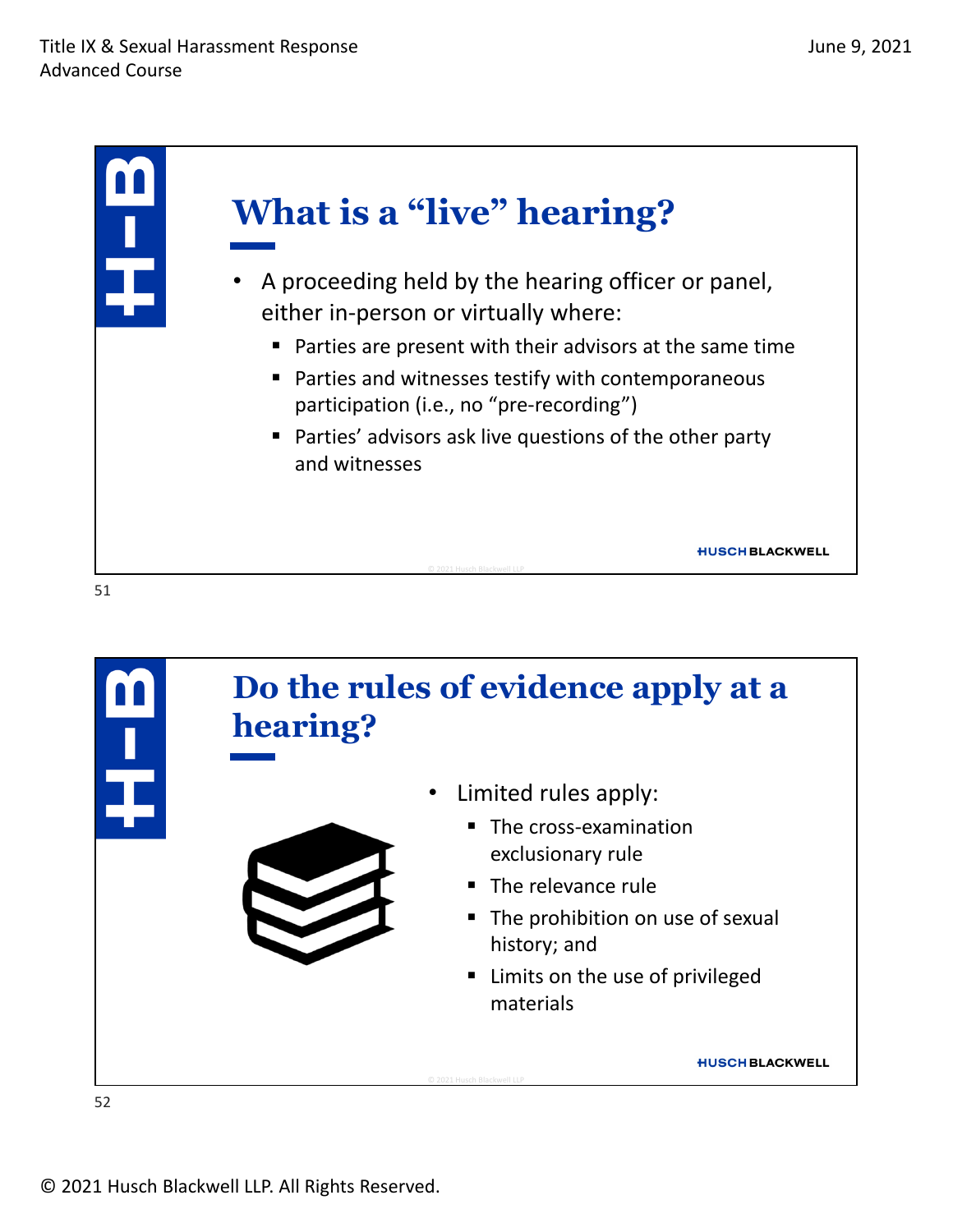

Respondent is accused of repeatedly calling Complainant sexual slurs in the presence of others, amounting to hostile environment harassment. Respondent does not appear at hearing. Complainant may still testify that Respondent spoke the slurs in question.

© 2021 Husch Blackwell LLP



**HUSCH BLACKWELL**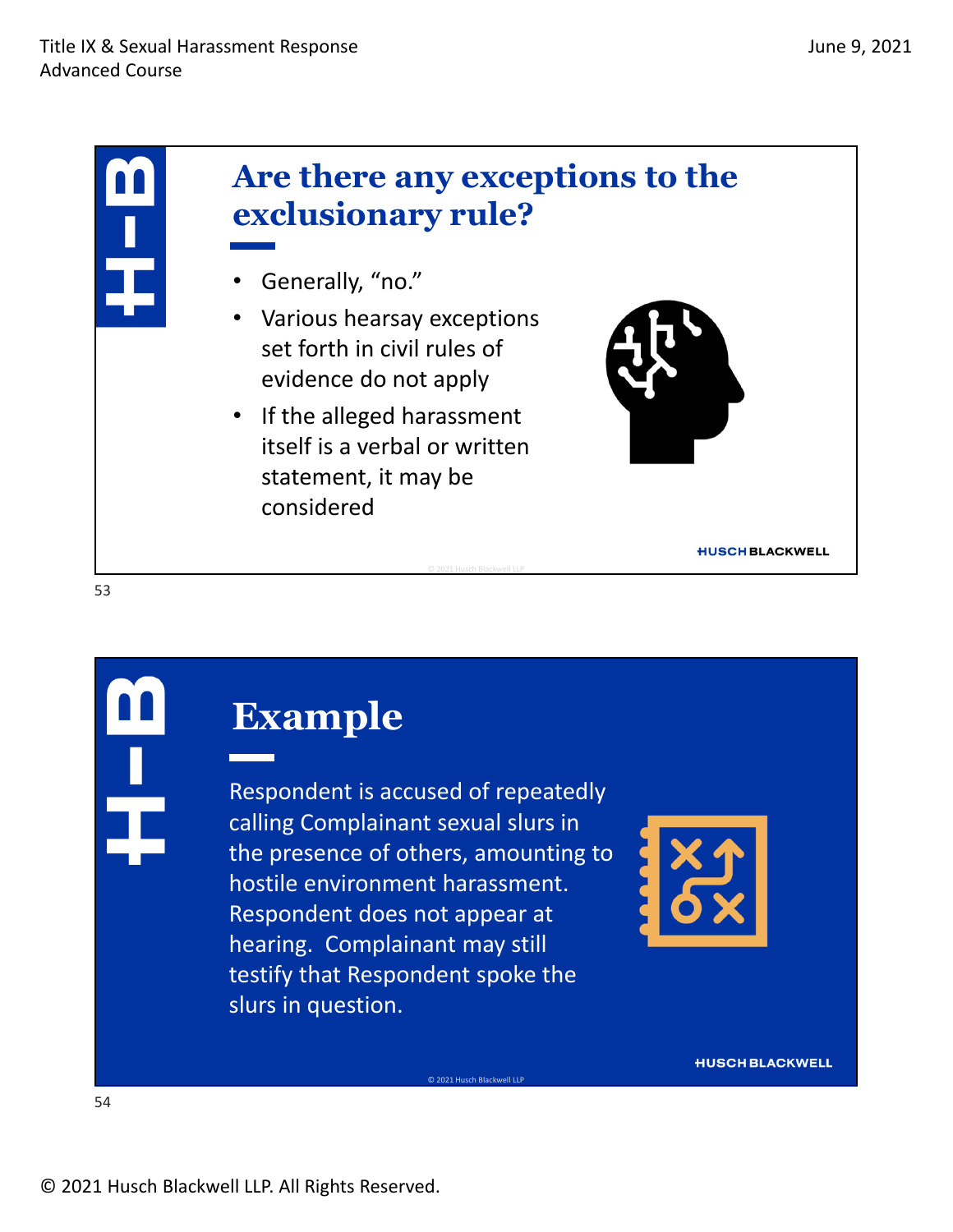

```
55
```
## **Example (relevant)**

Student A has accused Student B of rape by having vaginal intercourse with Student A while Student A was incapacitated by alcohol consumption immediately after a party. Advisor for Student B asks Student A: "Did you make phone calls as you were leaving the party?"

© 2021 Husch Blackwell LLP

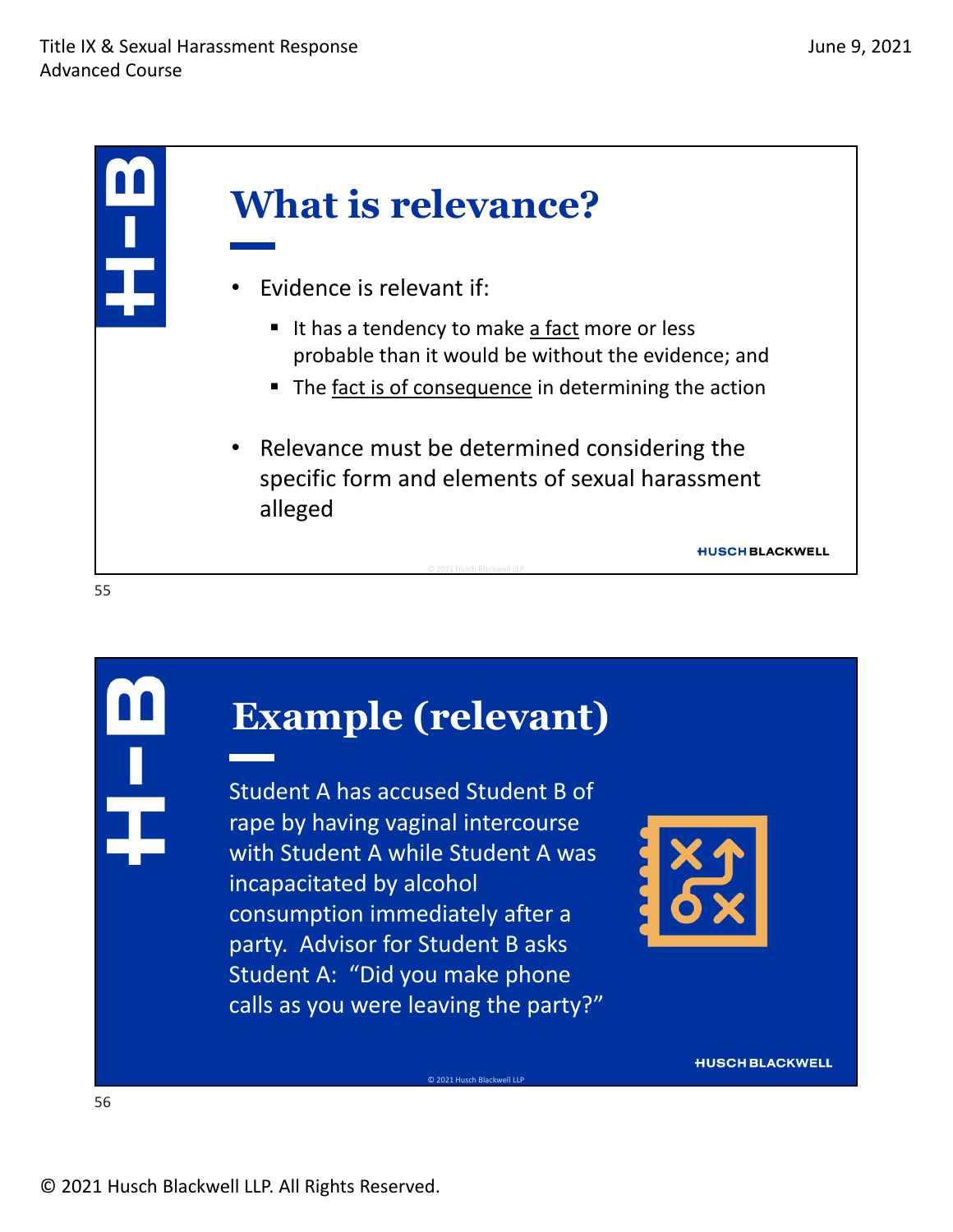## **Example (relevant)**

Student A is accused of fondling Student B while the two were dancing at a party. Student B's advisor asks Student A the following: "After you stopped dancing, didn't you tell Student C that Student A was 'hot' and you wanted to 'hook up'"?

**HUSCH BLACKWELL** 

## **Example (not relevant)**

© 2021 Husch Blackwell LLP

© 2021 Husch Blackwell LLP

Complainant alleges boyfriend/respondent engaged in dating violence by kicking complainant during an argument. Advisor for boyfriend/respondent asks complainant: "Isn't it true that boyfriend/respondent bought you an expensive purse for your birthday?"

**HUSCH BLACKWELL**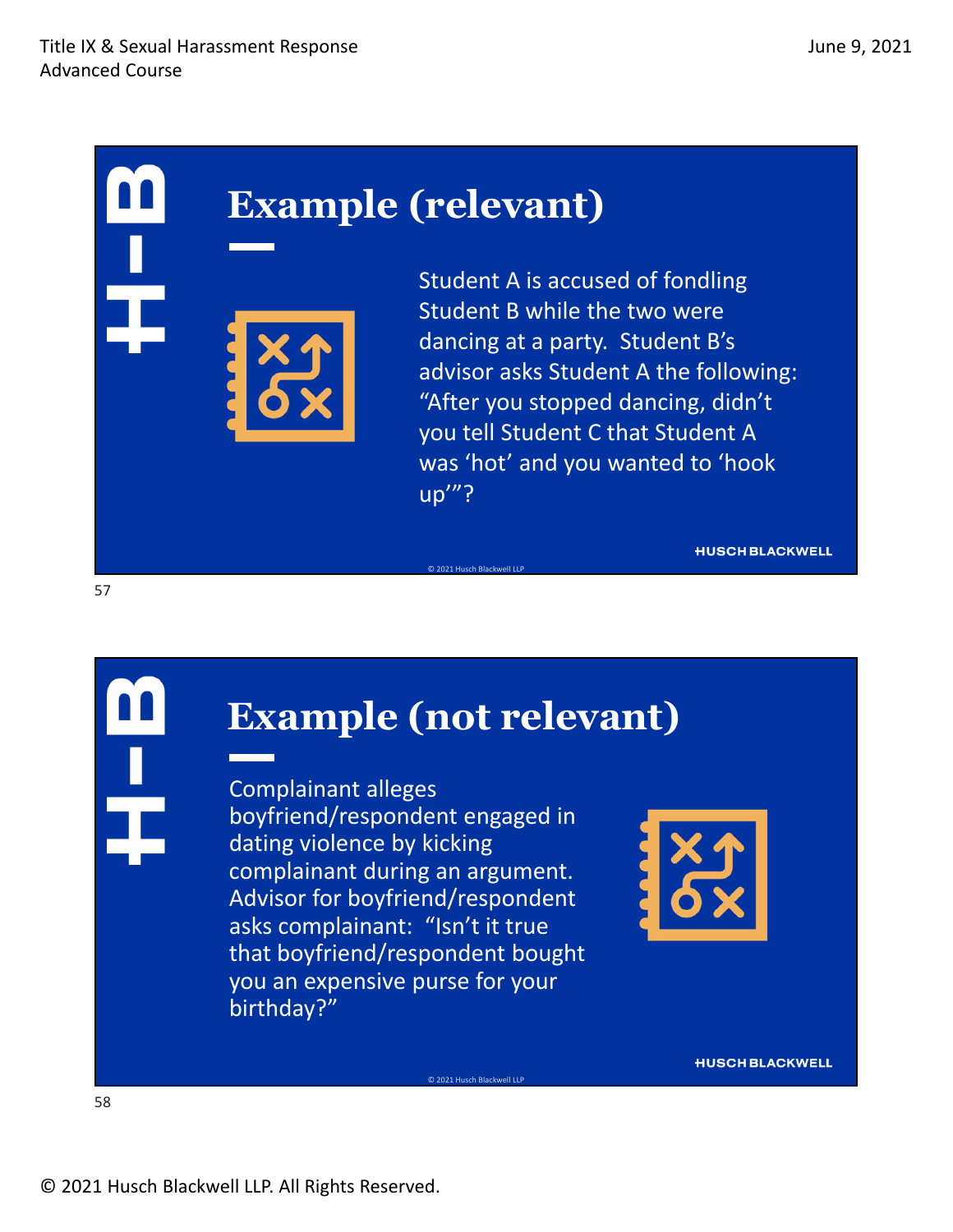## **Example (not relevant)**

Student A has accused Student B of sexual assault. Advisor for Student A asks Student B: "Were you convicted for driving under the influence when you were a sophomore in high school?"

**HUSCH BLACKWELL** 



© 2021 Husch Blackwell LLP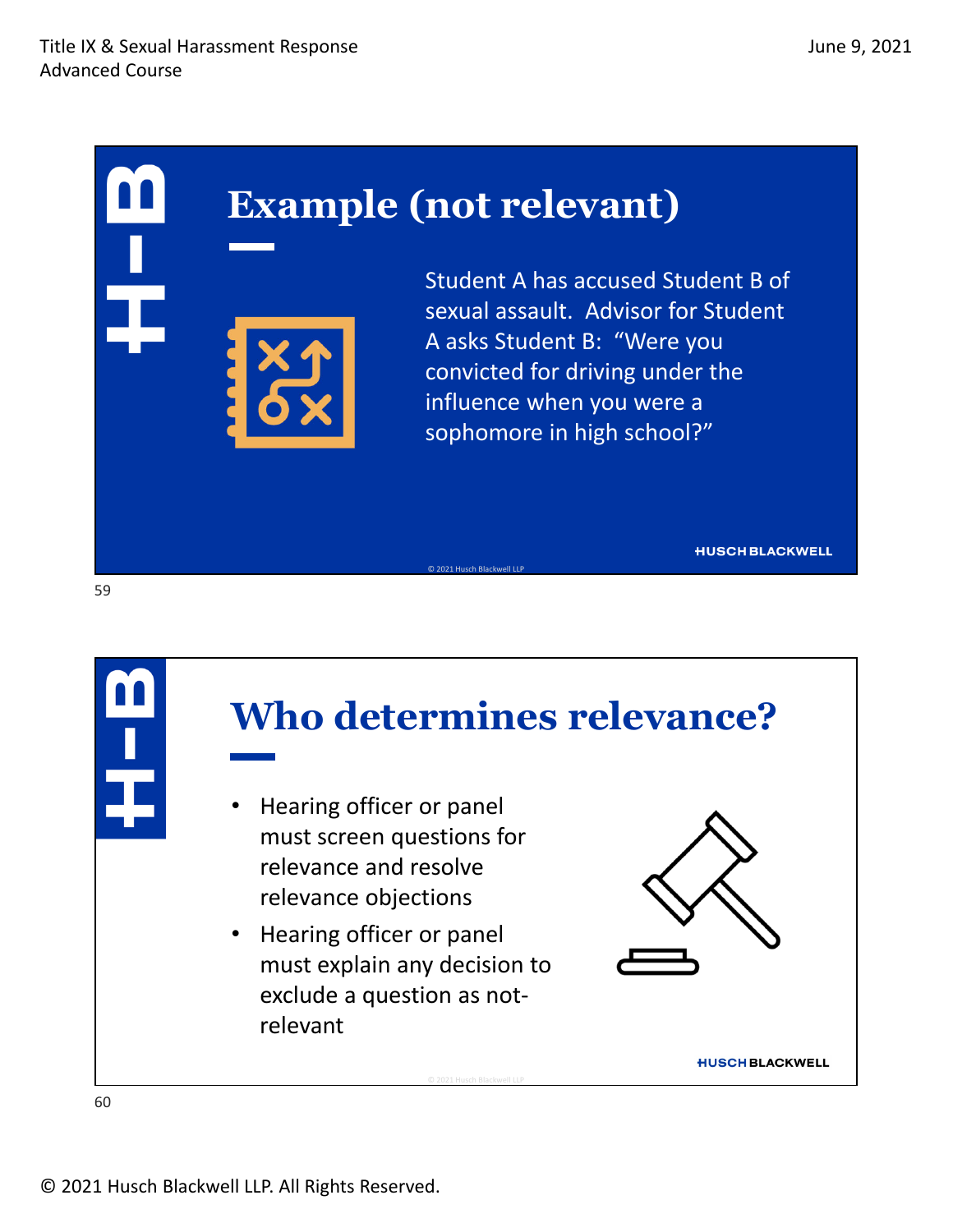



© 2021 Husch Blackwell LLP. All Rights Reserved.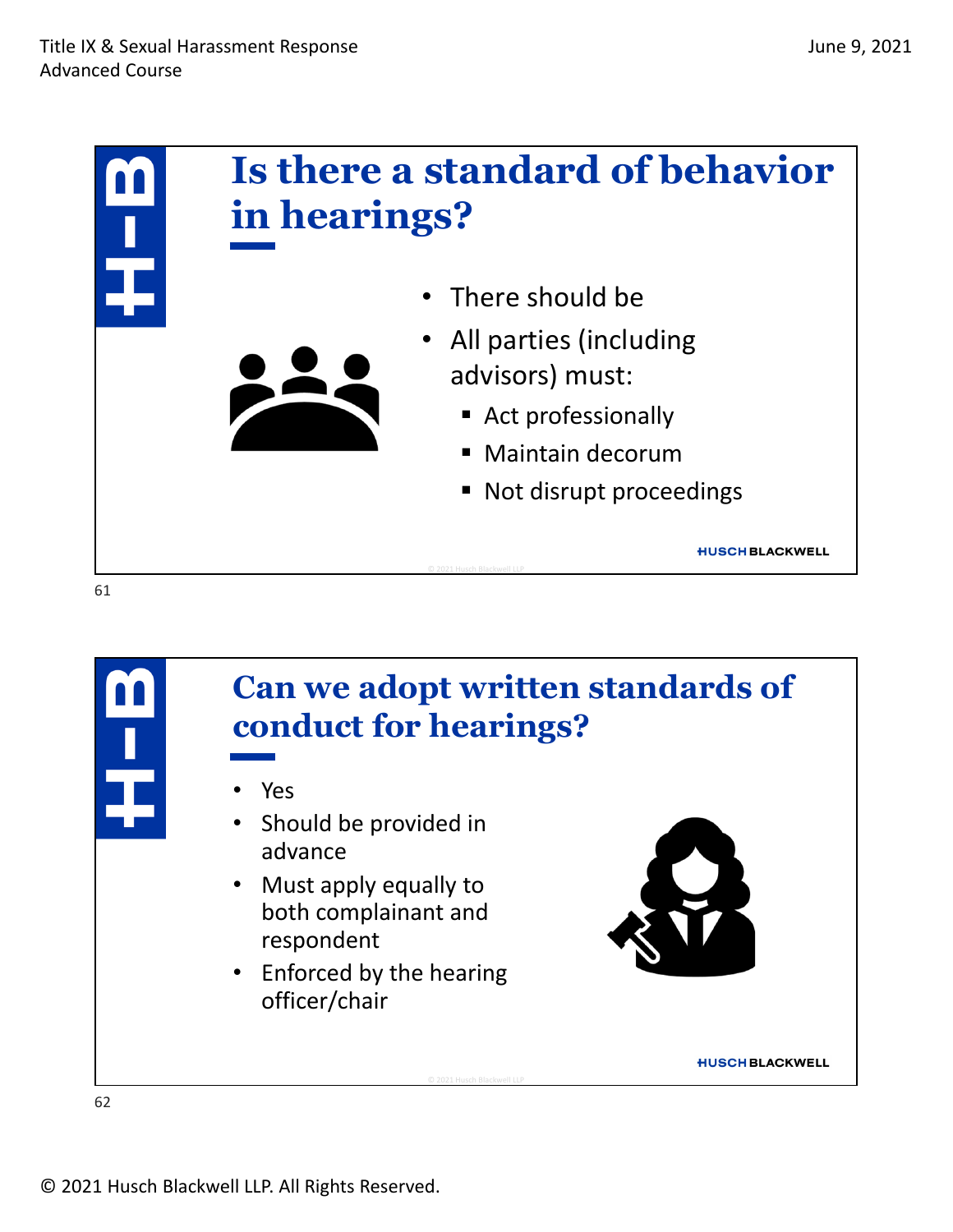## **Example (impermissible)**

A respondent's advisor smirks, laughs, and throws up her hands during portions of the complainant's testimony that the advisor believes are not credible.

Rule: "Parties and their advisors must remain professional at all times and not react physically or verbally to testimony given by others."



**HUSCH BLACKWELL** 

## **Example (impermissible)**

© 2021 Husch Blackwell LLP

© 2021 Husch Blackwell LLP

During questioning of the respondent, a complainant's advisor leaves her table, points a finger at the respondent, and says "you are a rapist!"

Rule: "Advisors must remain seated at their table."

Rule: "Advisors are permitted to ask relevant questions but are not allowed to make statements or accusations."



**HUSCH BLACKWELL**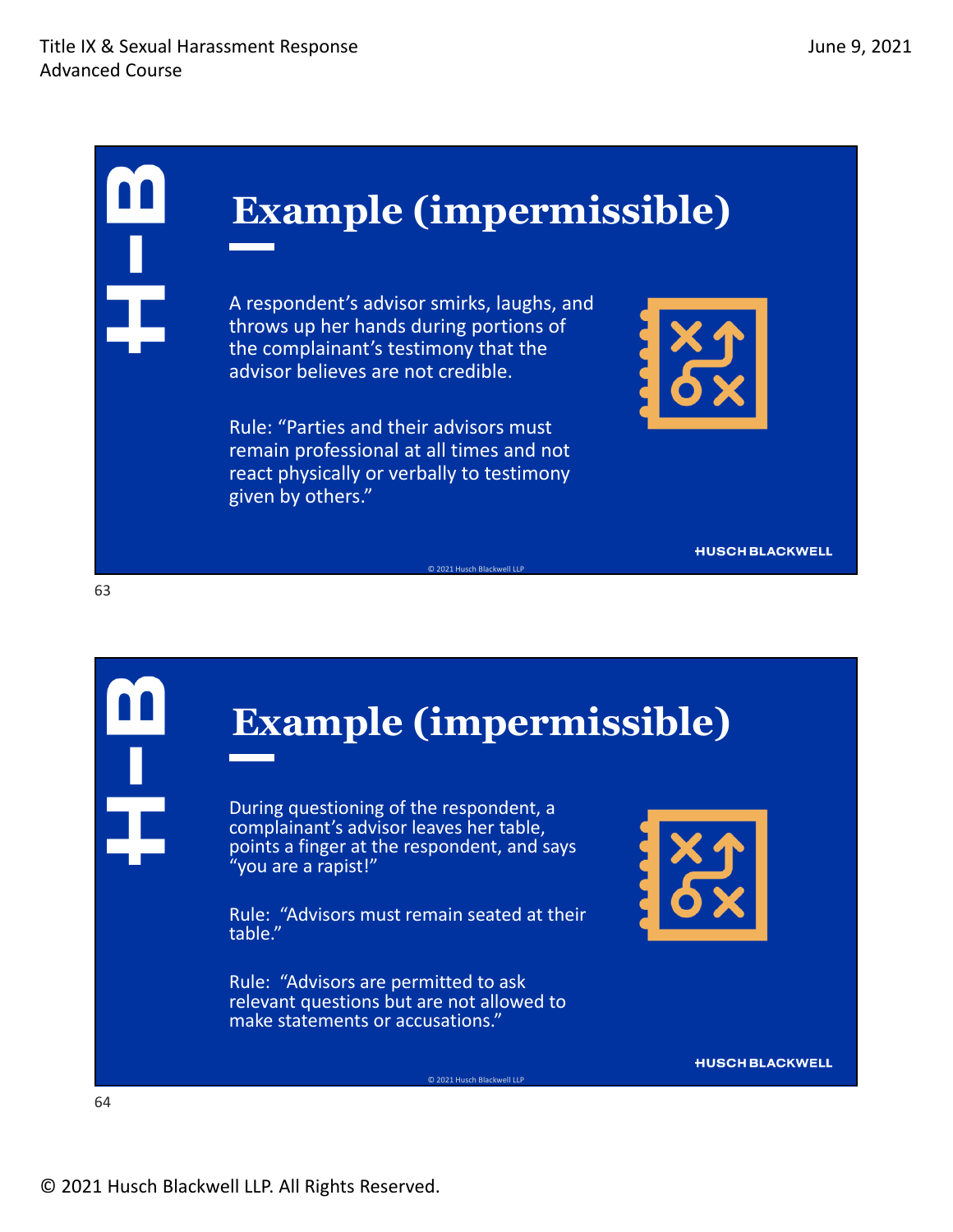## **Example (impermissible)**

After the hearing officer rules a question is not relevant, the advisor begins to argue with the Hearing officer and exclaims: "I can't believe how incompetent you are!"

Rule: "Parties and their advisors must maintain decorum at all times. Any disagreement with a ruling by the chair may be briefly and respectfully noted."



**HUSCH BLACKWELL** 

## **Example (impermissible)**

© 2021 Husch Blackwell LLP

© 2021 Husch Blackwell LLP

As a party is testifying, the advisor supporting them nods his head when the party gives a "good" answer and shakes his head side to side when the party says something unhelpful.

Rule: "Parties and advisors are not allowed to coach or react to witness testimony by use of affirmative or negative gestures, such as head nods, hand signals, or otherwise."



**HUSCH BLACKWELL**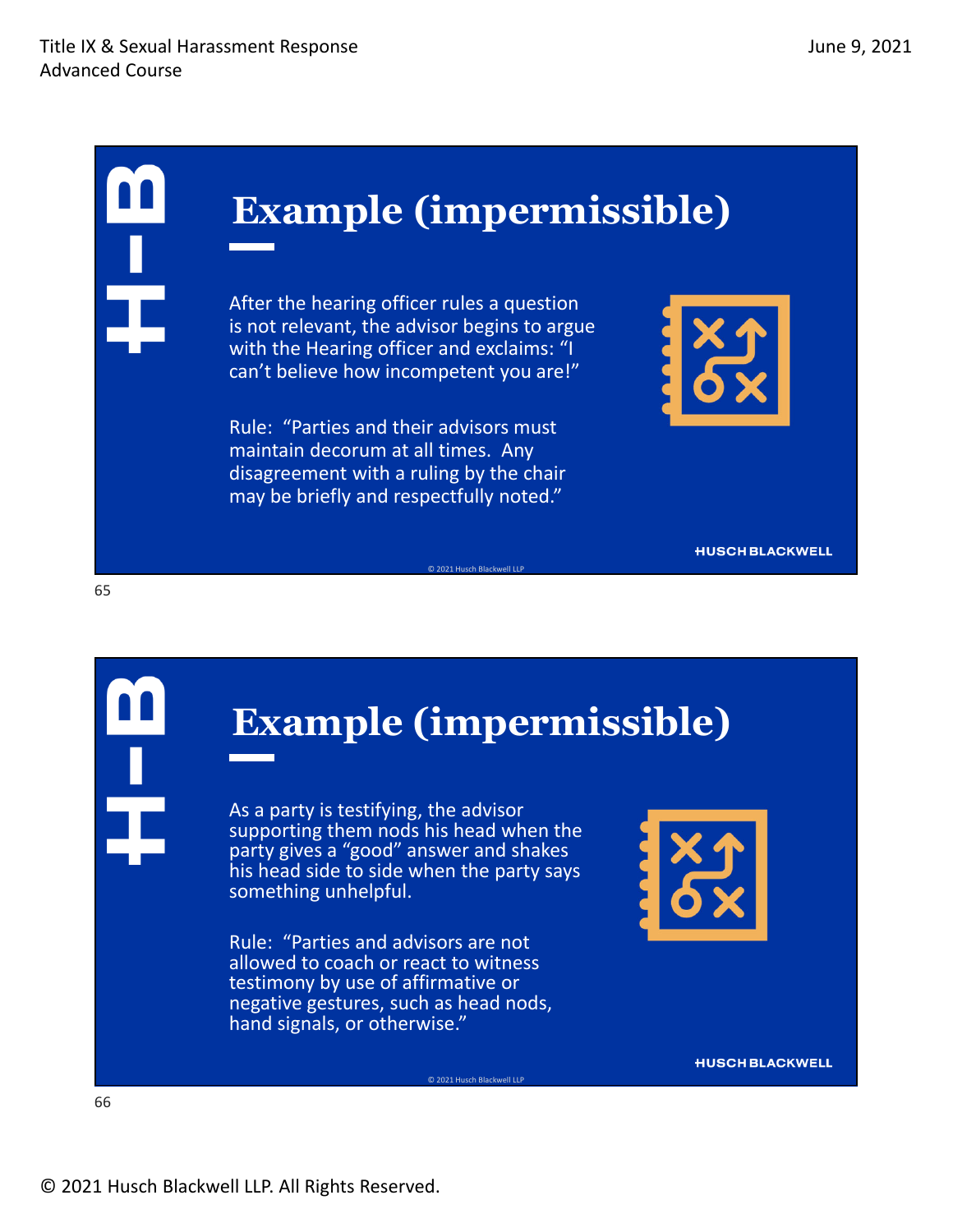

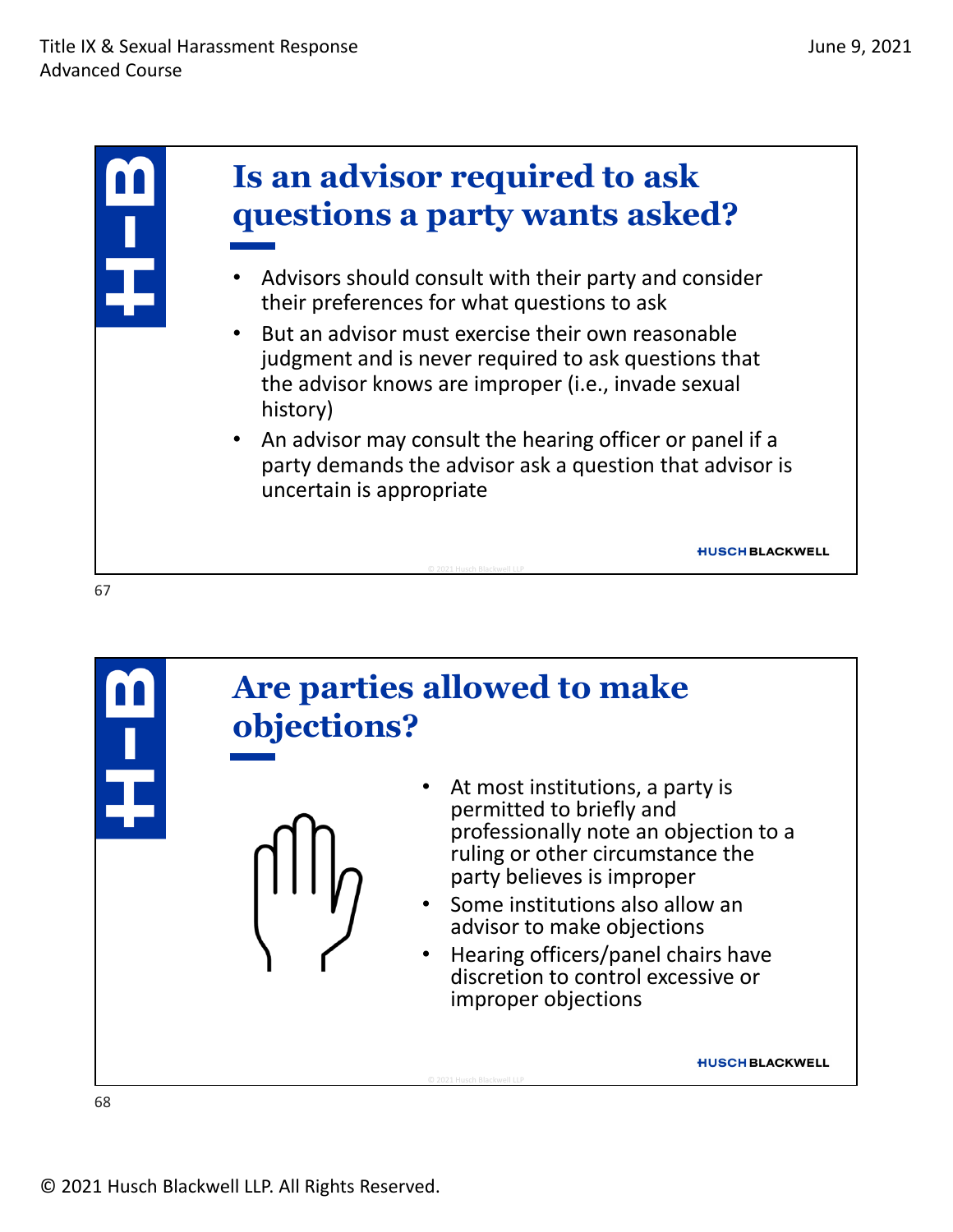



© 2021 Husch Blackwell LLP. All Rights Reserved.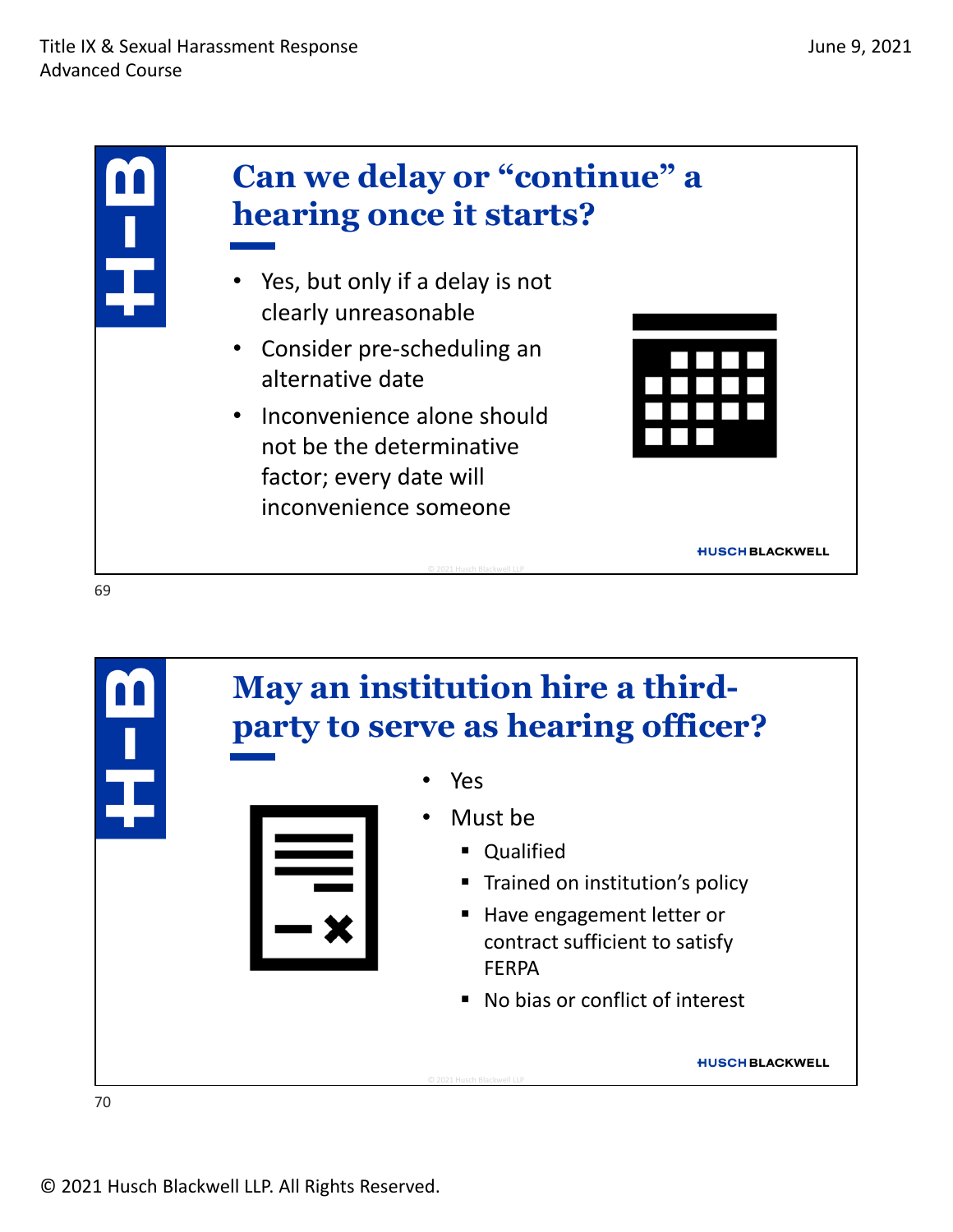#### **Group Scenario**



Complainant has accused respondent of hostile environment sexual harassment by engaging in repeated sexual overtures. Hearing chair requires a list of witnesses who will testify at the hearing. During the hearing, the chair limits cross‐examination to no more than 15 minutes per witness. When advisor for respondent asks complainant whether her grade point average has increased since she met respondent, the chair rules the question irrelevant and directs the complainant not to answer. The respondent then interjects loudly: "But their grades have gone up and they are at the top of the class. How could they have a hostile environment?" Towards the end of the hearing, he calls, Student A, who will testify that complainant's grades have improved since she met respondent, complainant is near the top of the class, complainant has recently been admitted to a top medical school, and complainant has not been bothered by respondent's actions in the least. The chair rules that Student A may not testify because Student A was not on the witness list. Respondent requests that the hearing be continued for three days so complainant's advisor can prepare to question Student A. The hearing officer denies the request. Ultimately, the hearing officer finds the respondent did engage in hostile environment harassment.

**HUSCH BLACKWELL** 



© 2021 Husch Blackwell LLP

72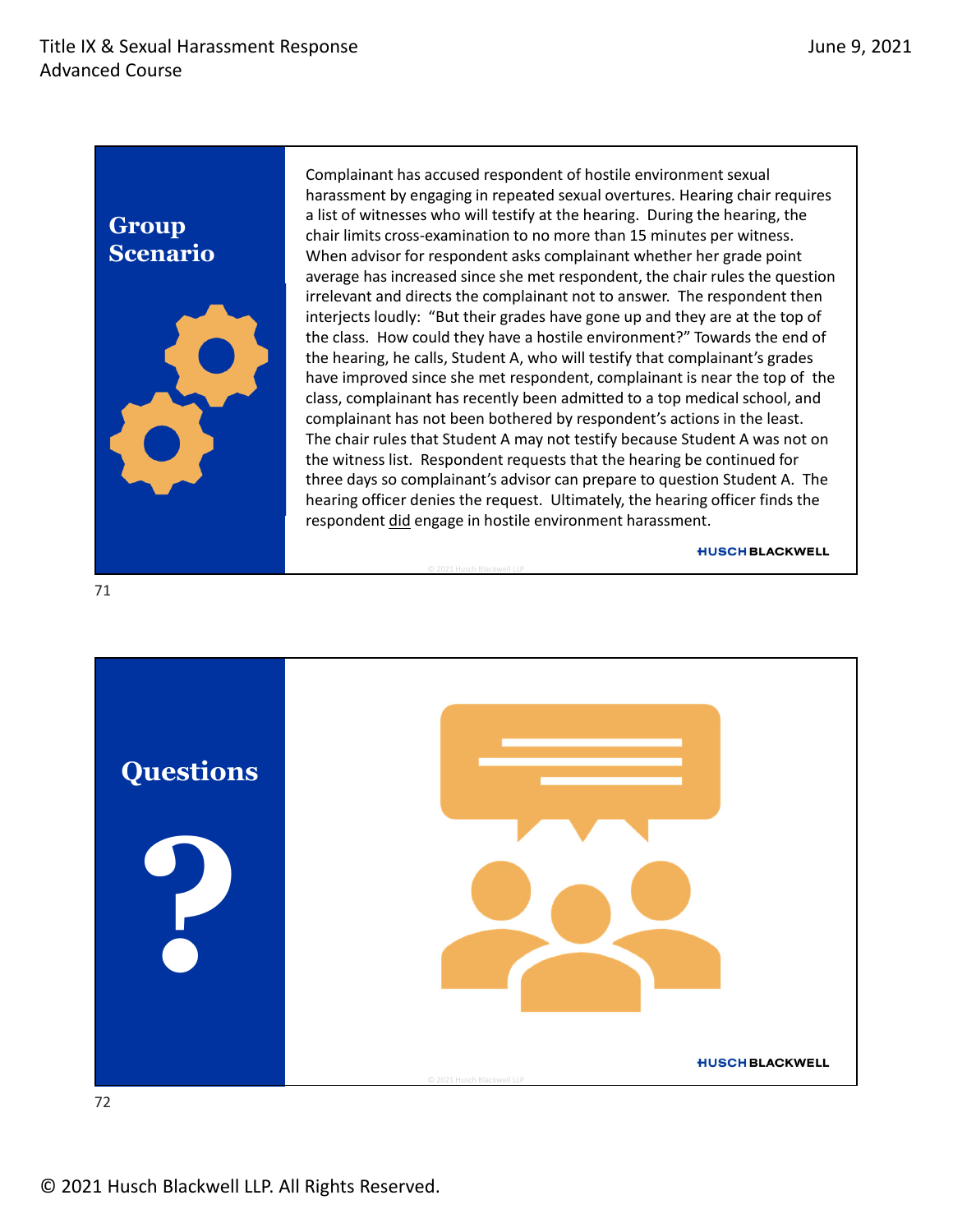

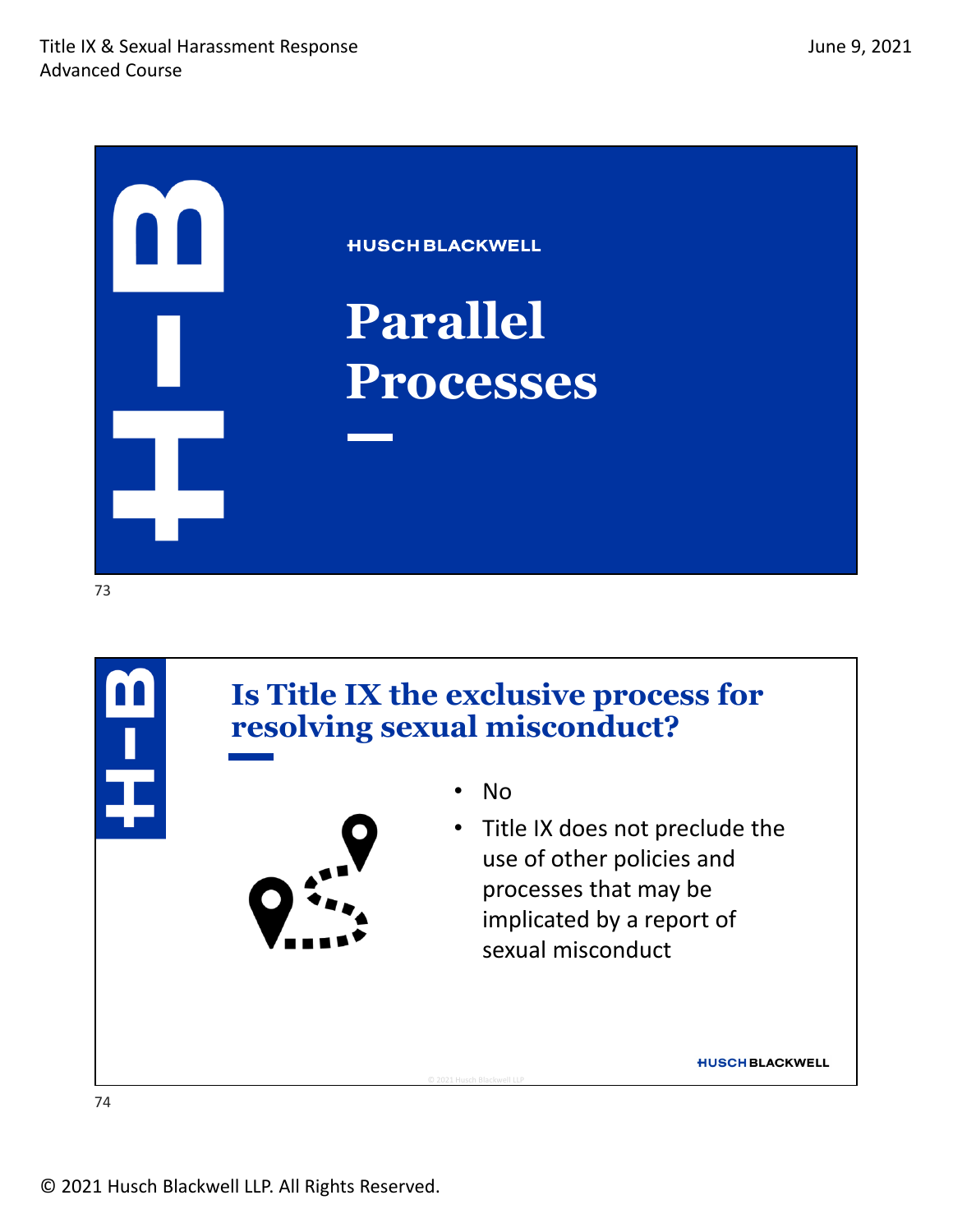

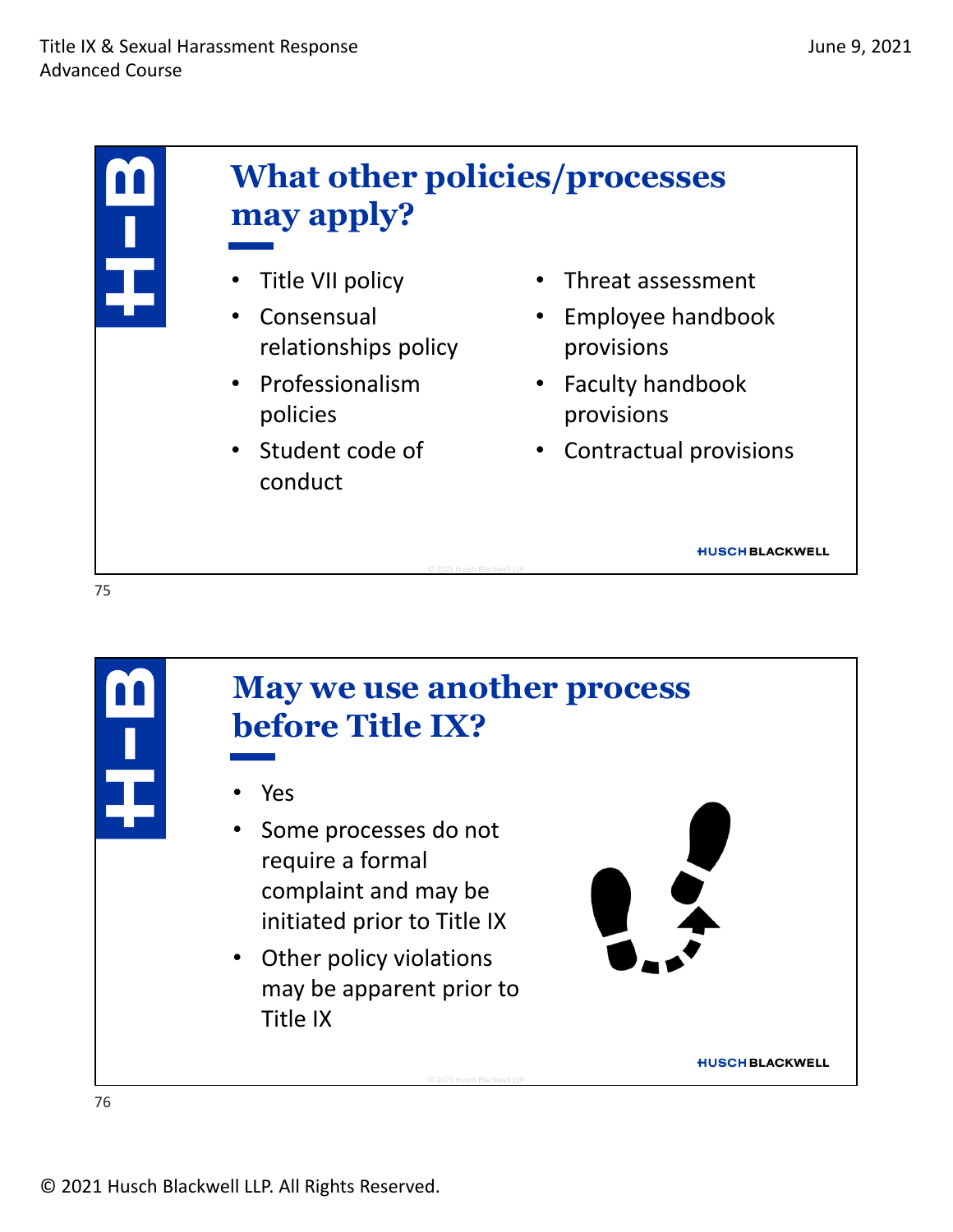Student makes a verbal report that resident director had sex with student. Before student signs a formal complaint, resident director confesses that he had sex with student, but says it was consensual. Resident director's contract strictly prohibits all manner of sexual contact between resident director and students, consensual or otherwise.

© 2021 Husch Blackwell LLP

© 2021 Husch Blackwell LLP



**HUSCH BLACKWELL** 

#### **Example**

Student A files a formal Title IX complaint, accusing Student B of recording the two having sex without Student A's permission. Student A discloses that she is 17. Student B admits to making the videos but claims Student A consented.



**HUSCH BLACKWELL**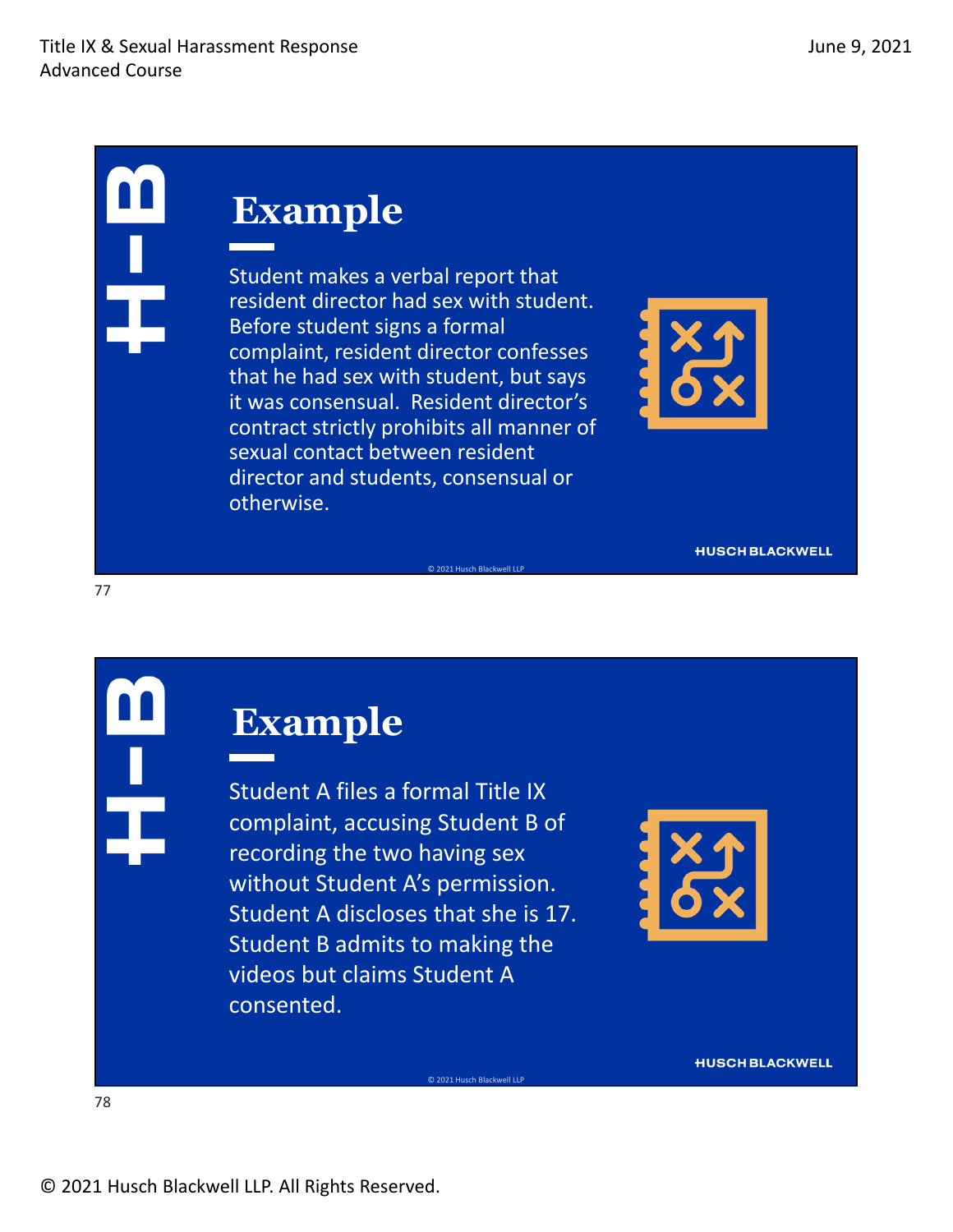





Respondent is accused of sexually<br>assaulting a peer at a Greek house. During Title IX hearing, Complainant admits the sexual encounter occurred at a private residence not owned by a Greek organization. Title IX hearing results in a "no violation" finding because of the location of the incident. Institution then initiates code of conduct charges against respondent.

© 2021 Husch Blackwell LLP

**HUSCH BLACKWELL**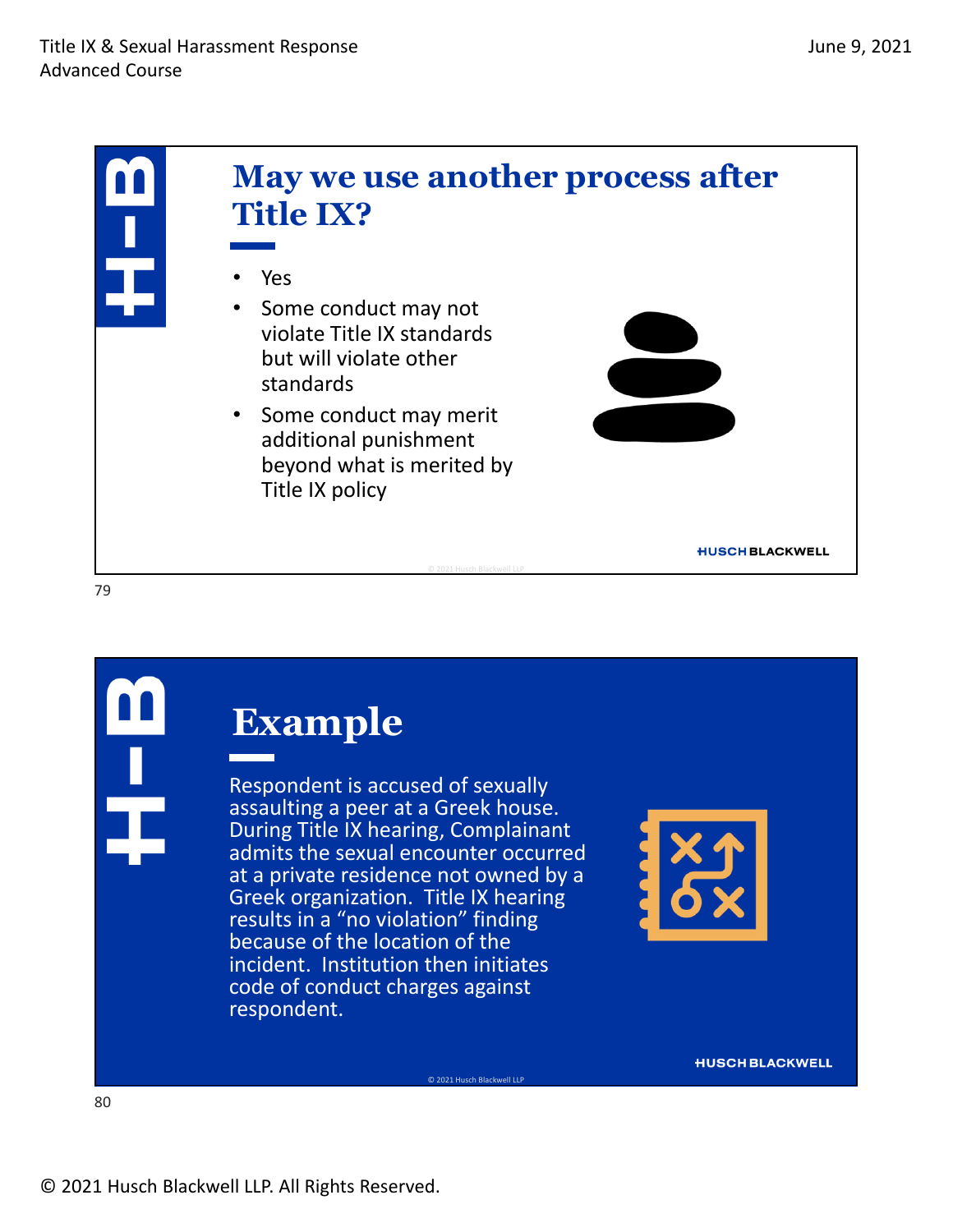## **Example**

Employee is accused of hostile environment sexual harassment. Title IX process results in a "no violation" finding because harassment is not pervasive. Institution then initiates process under Title VII policy contending that harassment is severe.



**HUSCH BLACKWELL** 



© 2021 Husch Blackwell LLP

© 2021 Husch Blackwell LLP. All Rights Reserved.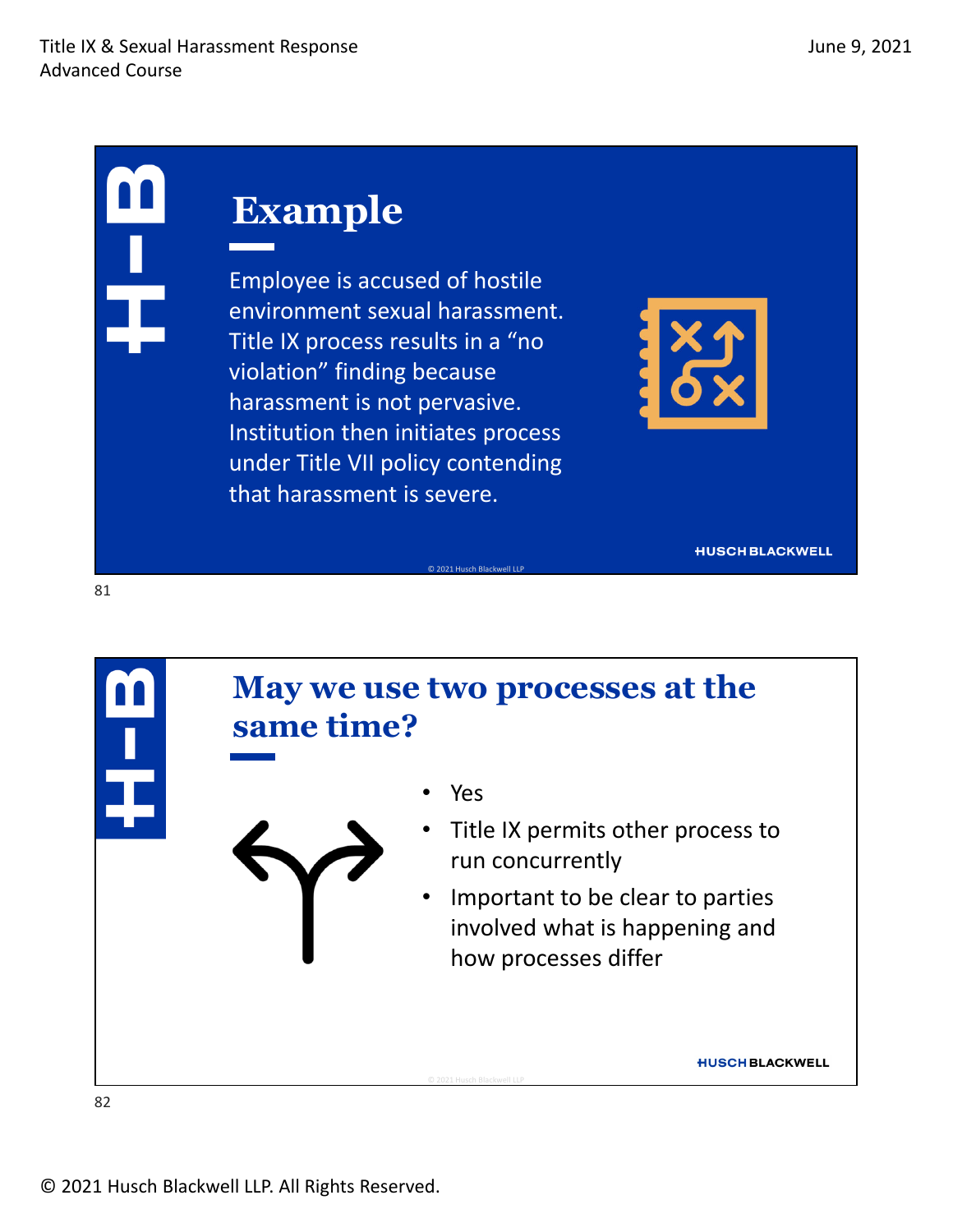Faculty member at religious institution is accused of serving alcohol to underage student and performing non‐consensual oral sex on student. Faculty member contends sex was consensual. Institution initiates Title IX investigation and parallel investigation of whether faculty member violated professionalism obligations by having sexual encounter with a student.



**HUSCH BLACKWELL** 



83

#### **May we conduct a "joint" investigation?**

© 2021 Husch Blackwell LLP

© 2021 Husch Blackwell LLP

- Yes
- But any "joint" investigation must satisfy the Title IX standards
- Important to be clear to the parties what is going on
- Important to maintain integrity of Title IX evidence



**HUSCH BLACKWELL**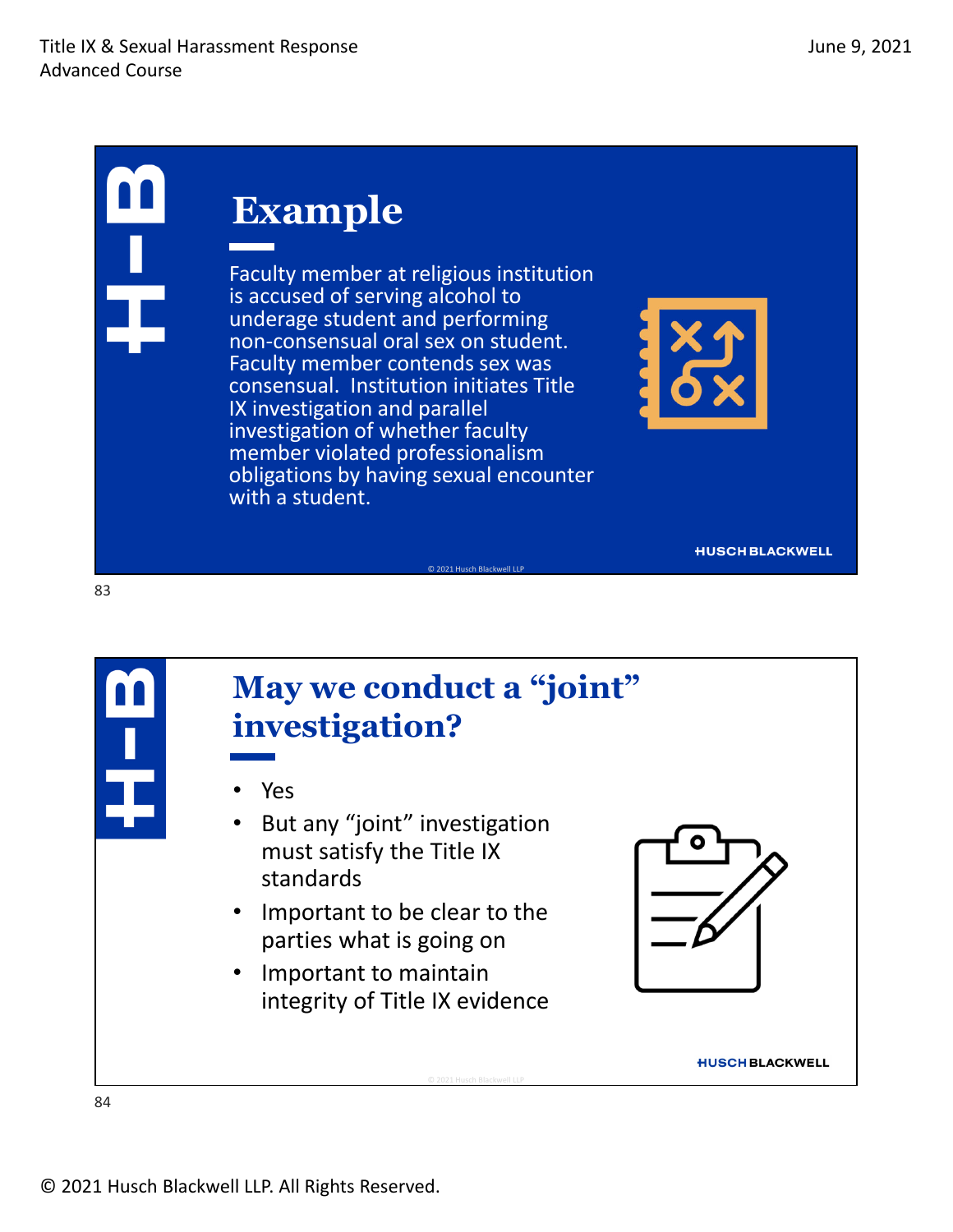Employee is accused of sexually harassing a co‐worker. Institution initiates a Title VII investigation and a Title IX investigation. Title IX investigator and Title VII investigator conduct joint interviews of parties and witnesses.



**HUSCH BLACKWELL** 

**HUSCH BLACKWELL** 

86

85

#### **Can the resolution of one process "moot" a Title IX process?**

© 2021 Husch Blackwell LLP

- Yes
- Title IX permits dismissal of Title IX complaint if respondent is separated from the institution
- Earlier process that results in dismissal (student) or termination (employee) may support dismissal of Title IX complaint

© 2021 Husch Blackwell LLP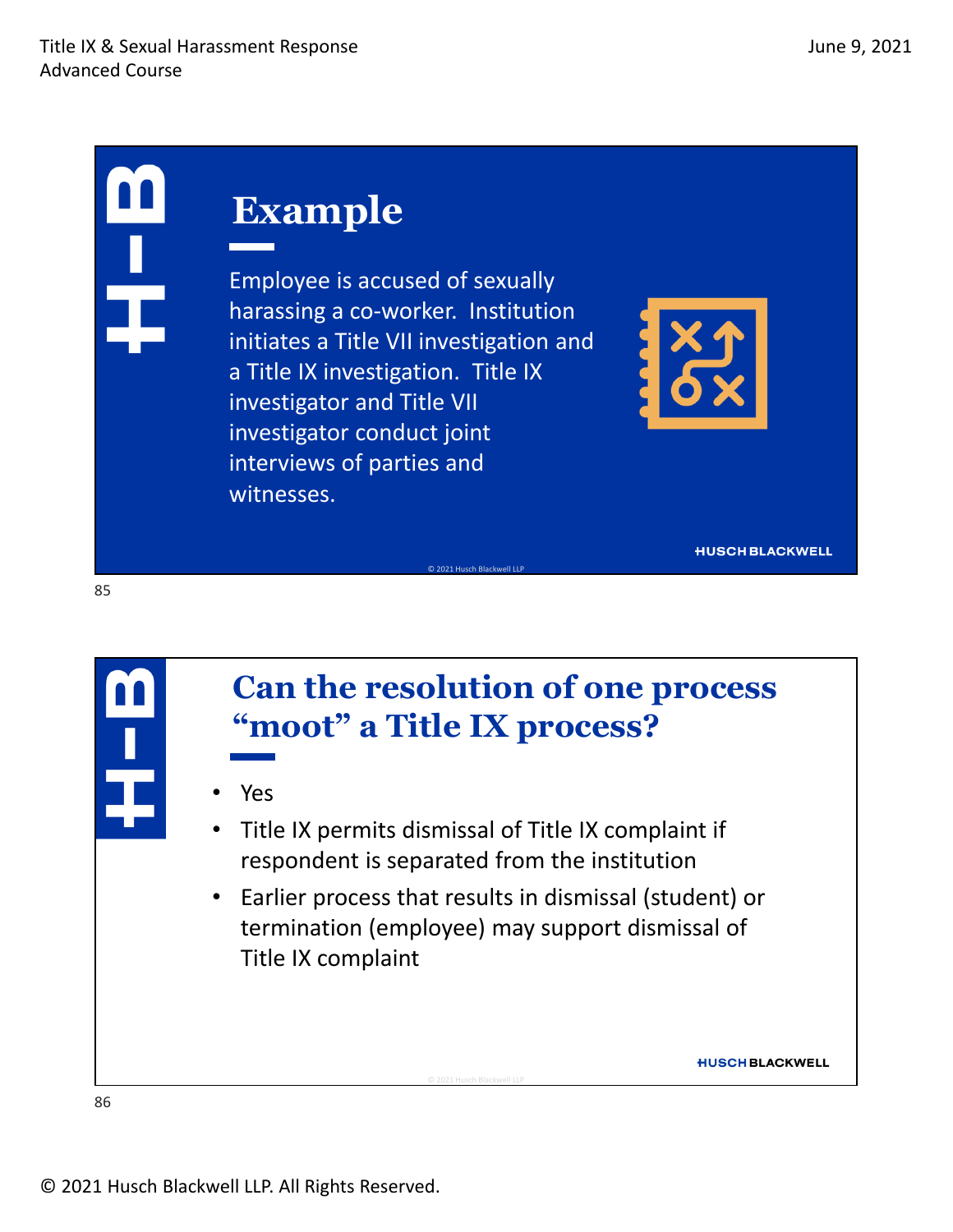Respondent is accused of sexually assaulting peer at a party at Respondent's house that violates COVID protocols. Respondent has two prior COVID protocol violations. Institution promptly dismisses student for COVID protocol violation using student code of conduct. Institution may dismiss Title IX complaint.

© 2021 Husch Blackwell LLP



**HUSCH BLACKWELL** 

### **Example**

Student complains that adjunct faculty member coerced student into oral sex.<br>
Faculty member admits sexual<br>
encounter but denies it was coerced. Institution promptly terminates faculty member's contract based on institution's prohibition of any sexual relationship between faculty and student and bans faculty member from reemployment.<br>Institution may dismiss Title IX complaint.

© 2021 Husch Blackwell LLP

**HUSCH BLACKWELL**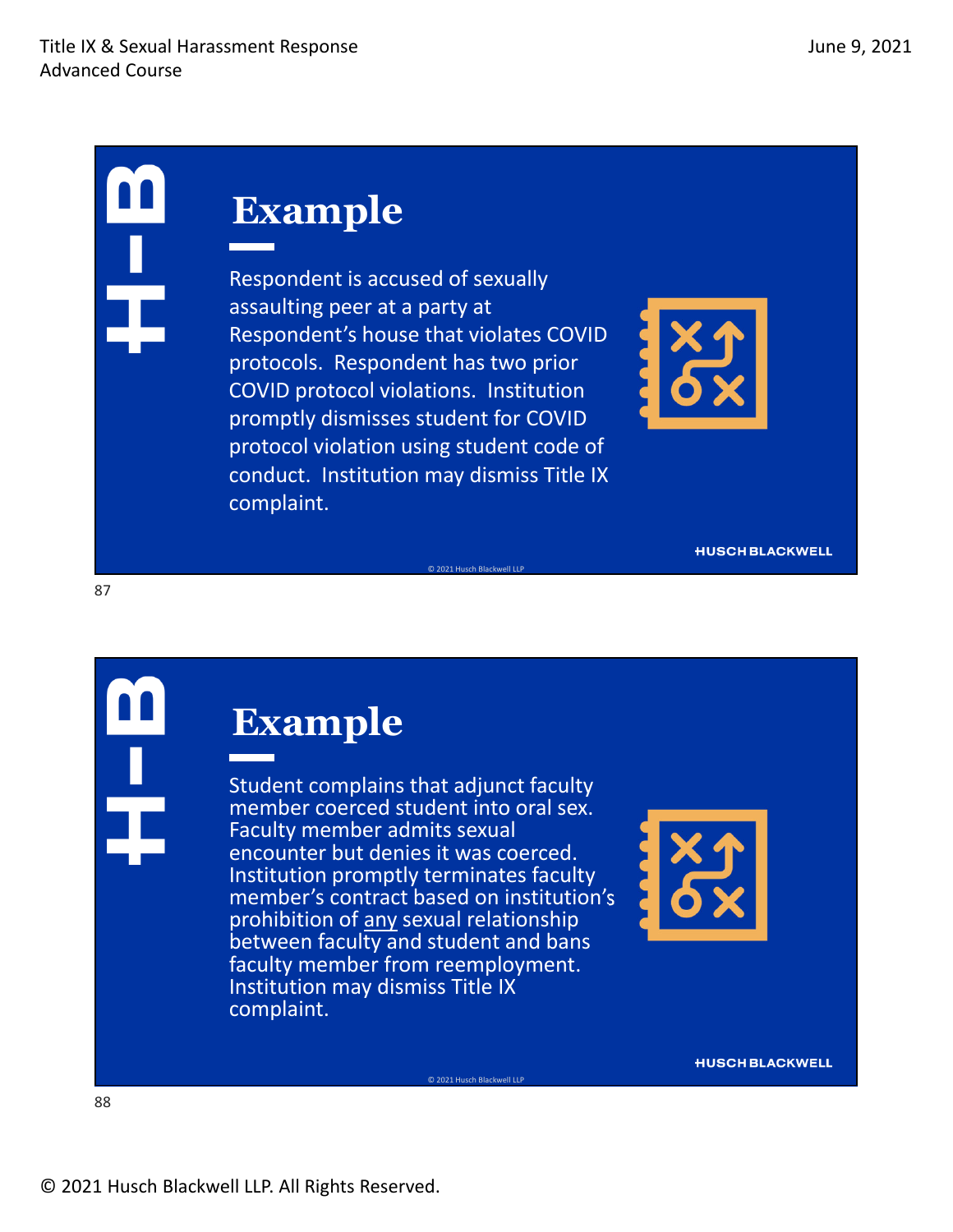

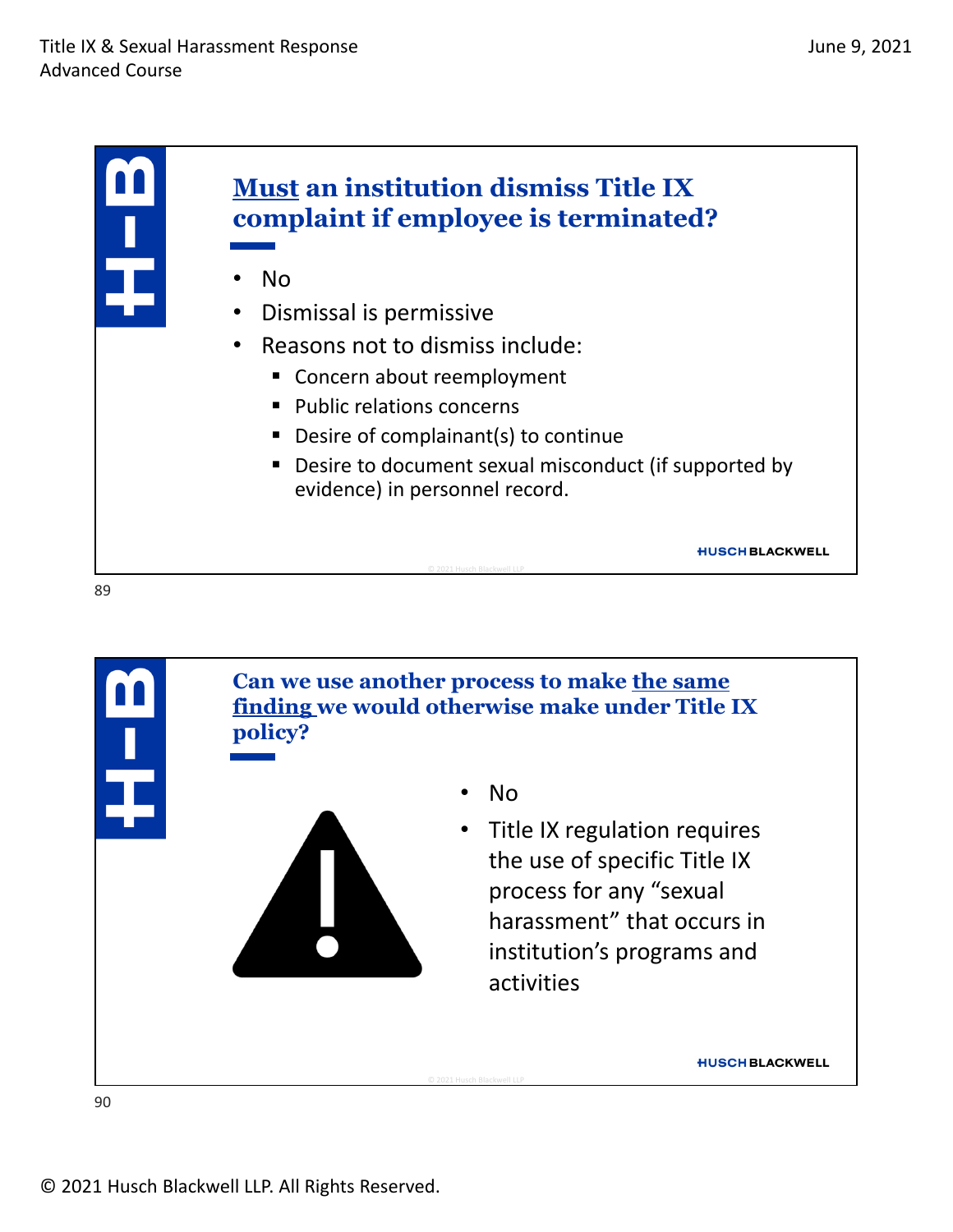## **Example (impermissible)**

© 2021 Husch Blackwell LLP

Student A files formal Title IX complaint against Student B alleging that Student B raped Student A in a dormitory. When Student A expresses concern about cross‐examination, institution dismisses Title IX complaint and simply charges respondent with "rape" under code of conduct. Code of conduct process does not include a live hearing or cross‐ examination.



**HUSCH BLACKWELL** 

#### **Example**

Student A files formal Title IX complaint against Student B alleging that Student B raped Student A in a dormitory by drugging Student <sup>A</sup> with <sup>a</sup> "roofie." When Student <sup>A</sup> expresses unwillingness to be cross‐examined, institution dismisses Title IX complaint and charges respondent with violating code of conduct's prohibition on providing illegal drugs to other students and endangering the health and safety of other students.

© 2021 Husch Blackwell LLP



**HUSCH BLACKWELL**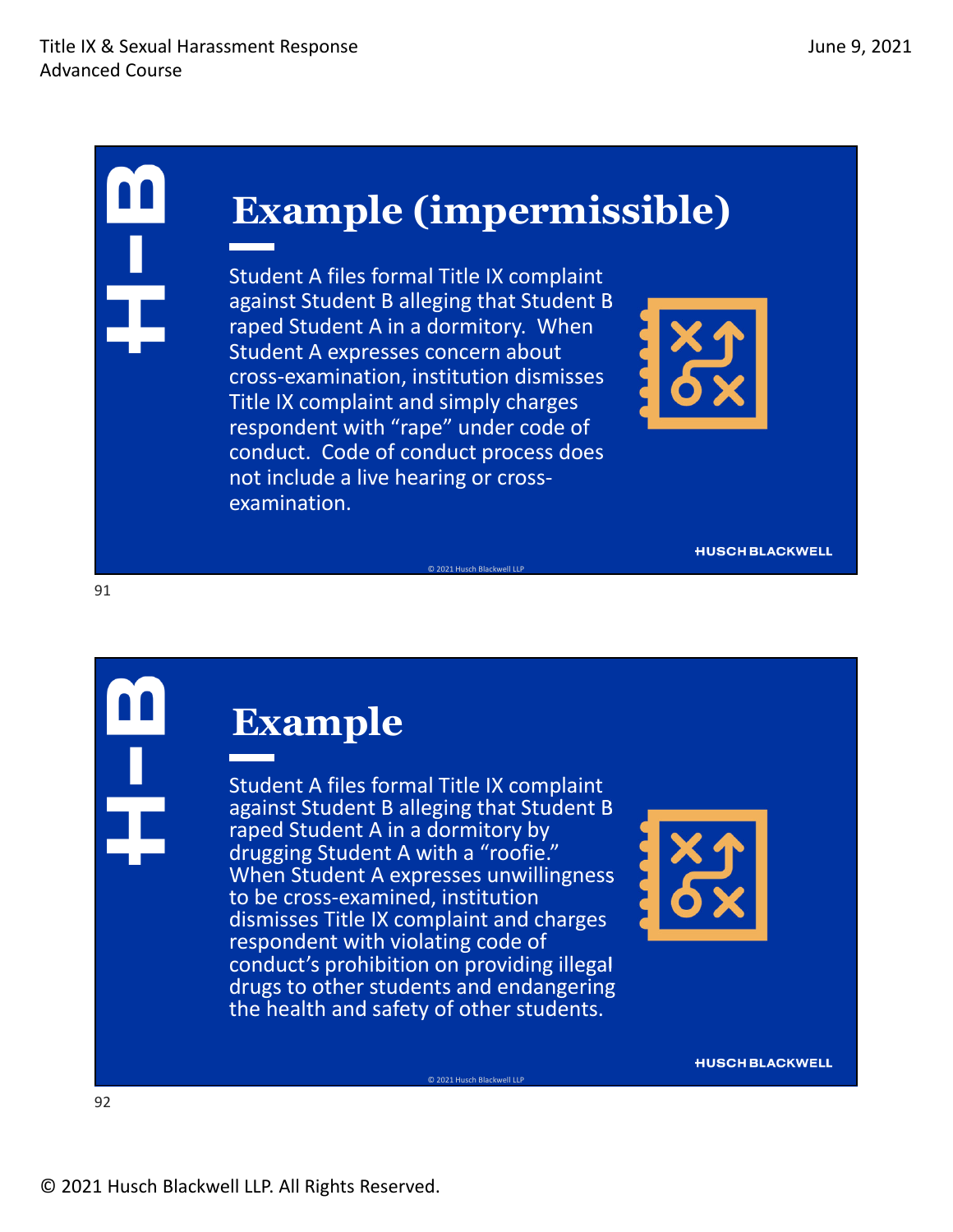#### **Group Scenario**



Student A files a formal complaint that Student B engaged in sexual assault by coercion by threatening self‐harm unless Student A had sexual intercourse with Student B. During the initial interview, Student A discloses that Student A and Student B had a complicated history with multiple consensual sexual encounters involving consensual (but illegal) drug use. According to Student A, Student B always supplied the drugs. When Student A sought to end the relationship with Student B, Student B threatened suicide, before Student A acceded to Student B's repeated requests to have intercourse to prove that "we're meant to be together." Student A reports that Student A does not feel physically threatened by Student B. Student B has no history of violence toward any other person. After Student B admitted in Student B's Title IX interview to supplying illegal drugs to Student A, institution initiates student conduct proceeding and expels Student B for distribution of illegal drugs. Institution then dismisses Title IX proceeding based on Student B's conduct dismissal. Student A is upset by the dismissal because Student A is concerned Student B is a sexual predator and may repeat the conduct elsewhere.

**HUSCH BLACKWELL** 



© 2021 Husch Blackwell LLP

94